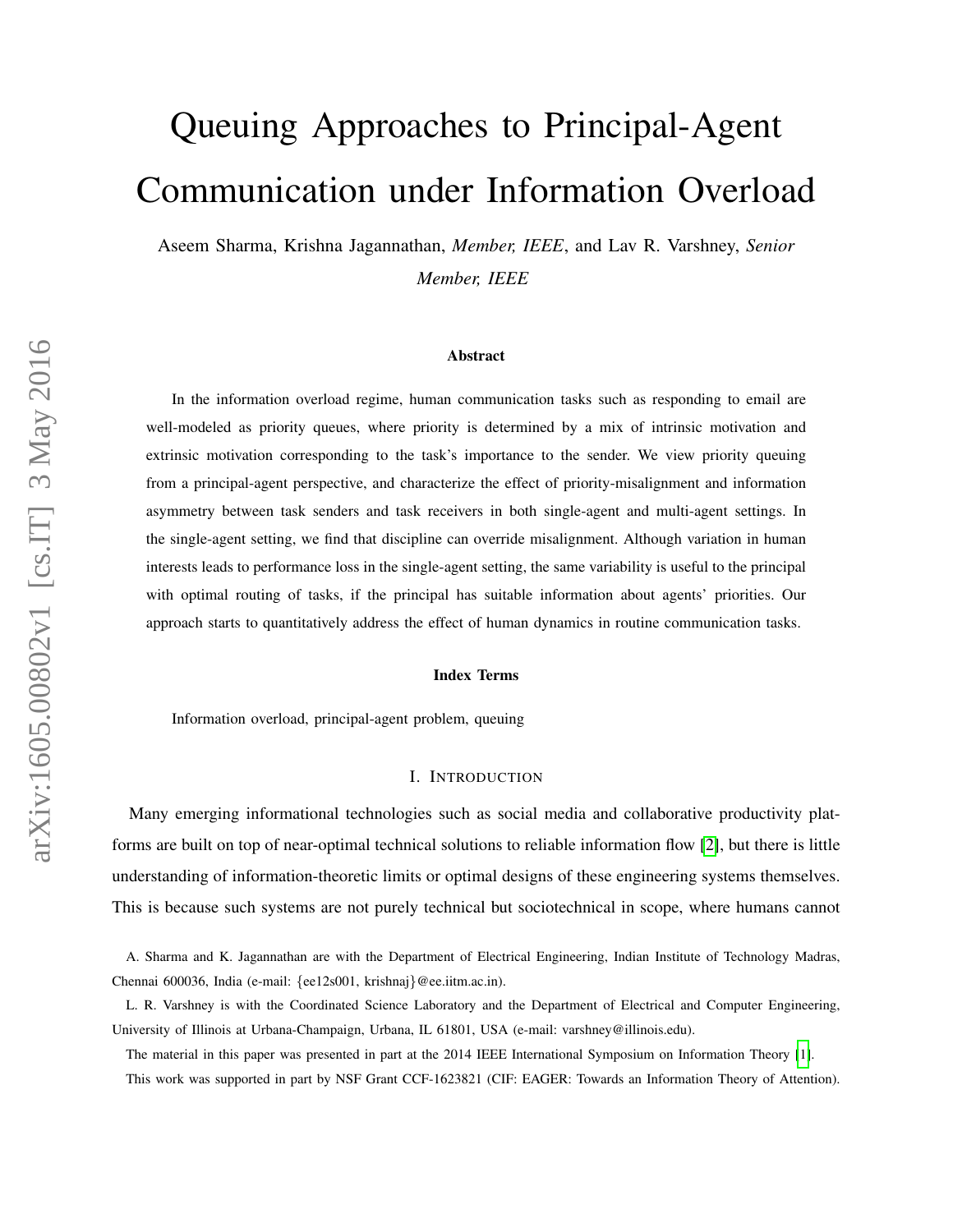be abstracted away [\[3\]](#page-33-2). To optimally design such systems, we may need a perspective that not only merges information-theoretic and network-oriented approaches [\[4\]](#page-33-3), [\[5\]](#page-33-4), but also takes certain aspects of human behavior into account [\[6\]](#page-33-5).

In the accompaniment to Shannon's seminal work, Warren Weaver talks about different levels of communication, culminating with the so-called *effectiveness problem* [\[7\]](#page-33-6): how effectively does the received meaning affect conduct in the desired way? In sociotechnical information systems, solving the effectiveness problem in human response to received information is key.

Indeed the effectiveness of communication is strongly governed by limited human attention [\[8\]](#page-33-7), as well as intrinsic and extrinsic motivating factors [\[9\]](#page-33-8). Our present work takes nascent steps to develop a mathematical understanding of sociotechnical communication, considering a *principal-agent* formulation of a *human priority queue*. [1](#page-1-0)

Since there is a limit to the rate at which humans can work [\[8\]](#page-33-7), tasks such as responding to emails queue up, especially in the information overload regime [\[11\]](#page-33-9). Also, humans generally do not perform their tasks in the order in which they are received, but act on them based on certain priorities [\[12\]](#page-33-10). Indeed, studies have shown that human communication dynamics, such as email correspondence, follow heavy-tailed timing distributions, which is in contrast to traditional queuing models that assume Poisson statistics, and suggests that patterns of deliberate human activity are at work. A prominent explanation for this empirical phenomenon is a priority queue model of human action [\[13\]](#page-33-11).

What factors determine priorities? The information gap theory of curiosity [\[14\]](#page-33-12) has often been demonstrated: people read an email if the subject line suggests it is probably communicative in Shannon's sense of having uncertainty [\[15\]](#page-33-13), [\[16\]](#page-33-14), cf. [\[17\]](#page-33-15). As mentioned in [\[16\]](#page-33-14), factors other than message importance (such as social considerations) also play a role in the way people respond to emails. More generally, both *intrinsic* and *extrinsic* motivations contribute to the eagerness and speed with which people engage in their tasks [\[9\]](#page-33-8), [\[18\]](#page-33-16), [\[19\]](#page-33-17). Intrinsic factors push people to act due to interest and satisfaction from the activity itself. Extrinsic factors, on the other hand, involve people drawing motivation from the extrinsic consequences of completing the task.

Consider, for instance, how an employee of an organization typically acts upon assigned tasks. Although the arriving tasks have various levels of importance for the organization, the employee's level

<span id="page-1-0"></span> $1$ One might wonder whether human behavior is consistent enough to justify analysis through (stochastic) mathematical models, the way physical communication channels and information sources seem to be. We believe this is justified, as many long-standing results from psychology are consistent and dependable, displaying test-retest reliability, inter-rater reliability, parallel-forms reliability, and internal consistency reliability [\[10\]](#page-33-18).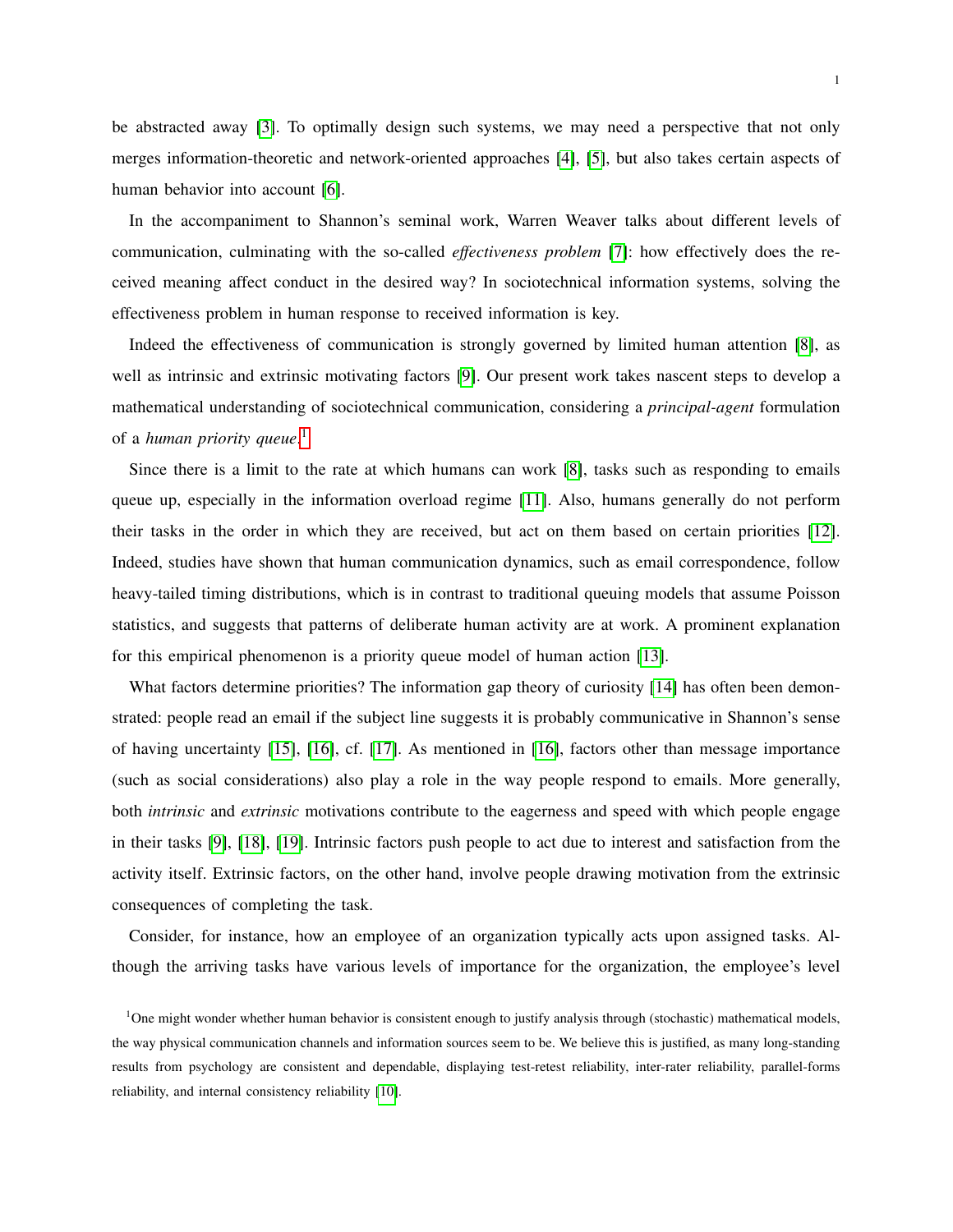of interest in each task also plays a significant role in his prioritization. Therefore, there is a possible misalignment between the priorities of the organization and those of the employee. Further, there is usually an *information asymmetry* between the task sender and the employee—the sender may not be aware of the intrinsic motivation that affects the priorities of the employee towards the assigned tasks.

## *A. Queuing-theoretic principal-agent communication*

We look at the human priority queue as a principal-agent problem [\[20\]](#page-33-19), concerning ourselves with the impact on the principal (task sender) of decisions made by the agent (task receiver). The principalagent problem occurs due to misalignment of interests and information asymmetry between the parties in decision problems.

Translating this to the effectiveness problem, the transmitter is the principal who assigns jobs to the agent. The principal wants her agent to perform tasks in a particular priority order, which are driven by her interests. Under the information overload regime, the agent has many tasks to perform, and hence his tasks queue up. In addition, the agent has different levels of interest in the queued tasks, which may be different from the principal's interests. Though aware of the principal's interests, the agent prioritizes the tasks according to some function of his intrinsic and extrinsic motivation factors. Further, the principal does not have precise knowledge of the agent's interests. This information asymmetry and conflict of interests gives rise to the queuing-theoretic principal-agent communication problem we study.

In this paper, we use a priority queuing framework to study two related problems, namely (i) task execution by people, and (ii) task distribution in hierarchical human organizations involving several subordinate agents. We aim to quantify the impact of information asymmetry, of interest-misalignment, and of diversity of human motivations in such systems.

Note that strategic communication has been studied in economic theory [\[21\]](#page-33-20)–[\[24\]](#page-33-21), but without key engineering considerations such as queuing. These papers take a fairly simplified game-theoretic perspective, and when principal-agent issues arise, they are primarily concerned with contract design and the imposition of interpersonal authority within organizations. On the other hand, we take a priority queuing approach, and are specifically interested in real-valued engineering performance criteria such as delay and throughput. Further note that studies in mass communication are rarely quantitative [\[25\]](#page-34-0).

At the heart of our work lies the fact that limited human attention and factors of prioritization lead to novel mathematical problems not encountered previously in communication network design [\[26\]](#page-34-1). Our study suggests that queuing theory, which plays a crucial role in the design and analysis of communication networks [\[27\]](#page-34-2), is also a useful tool in characterizing sociotechnical information flow.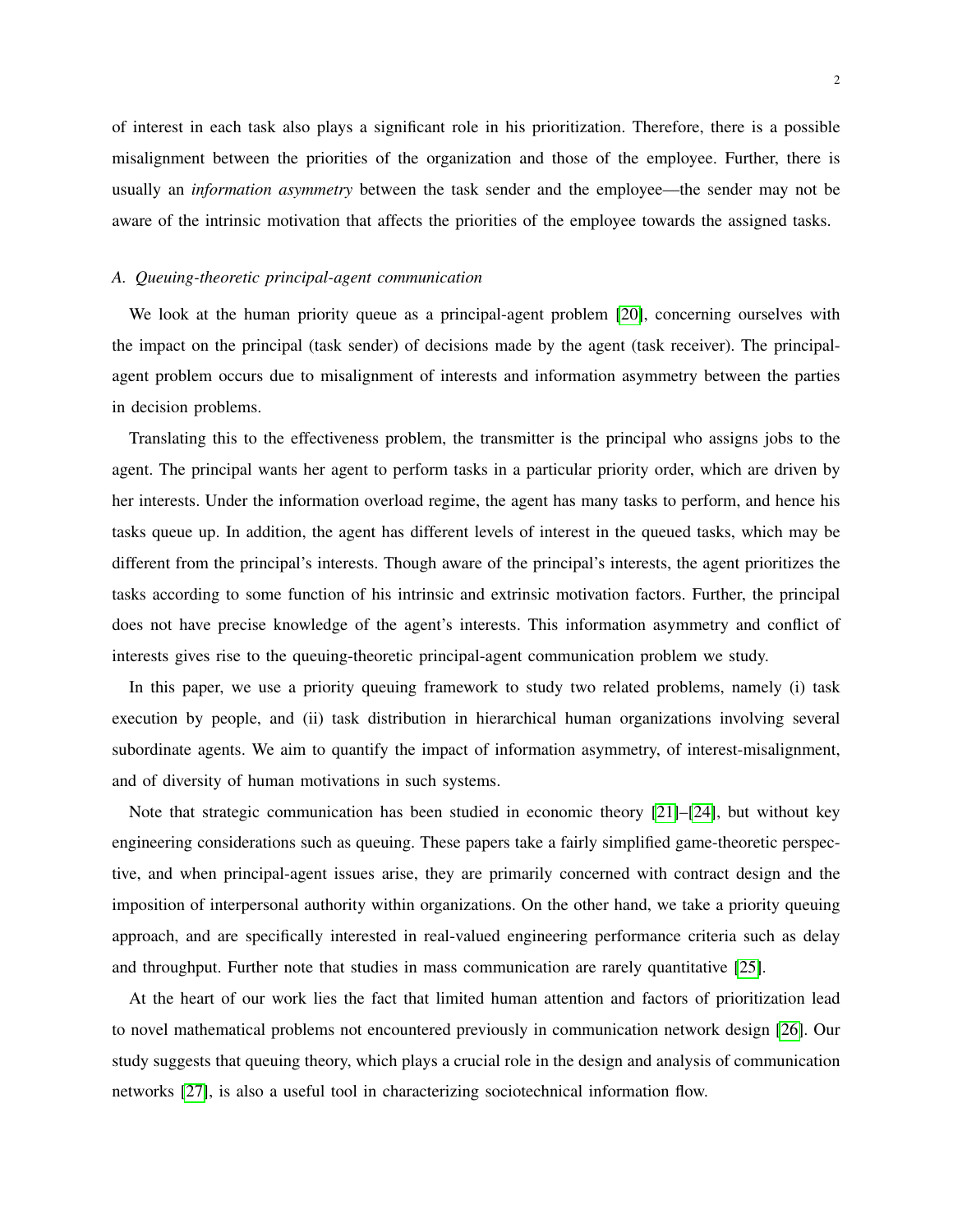To characterize the performance of the priority queue from the principal's perspective, we define a cost function as the average priority-weighted sojourn time of the queue. The sojourn time is the number of time steps from when a task enters the queue to the time it leaves. A large cost implies a large delay for high-priority tasks, which is undesirable for the principal.

We develop expressions for the cost function for various scenarios. We start with the analysis of a principal-agent problem with one agent. Under this setting, we first look at variation in agent's priorities due to extrinsic motivation and conflict of interests between principal and agent: we focus on understanding the effect of the alignment between the principal's and the agent's interests, as well as the effect of extrinsic motivation on the agent's prioritization. Second, we compare an agent working at variable rate—the variation being a function of the agent's interest—with one working at a constant rate. While we find that a variable agent performs worse than a constant agent in the single-agent case, we find a contrary result when extended to the multi-agent case under certain circumstances. In the multiagent case, we explore the effect of information asymmetry and seek to find optimal routing policies that minimize the cost for all tasks. We extend that objective to find routing policies that minimize the cost for a given subset of tasks.

The insights resulting from these models form important building blocks for designing information flow in sociotechnical systems. For concreteness and tractability, we use specific statistical assumptions (Gaussian distributed priorities, etc.), but the general modeling principles and insights should hold more broadly. Even in these simplified settings, we get some non-intuitive and surprising mathematical results.

# II. SYSTEM MODEL AND NOTATION

<span id="page-3-0"></span>We model agents as discrete-time preemptive resume priority queues. Time is slotted, with service initiation at slot boundaries. The scheduling discipline is *preemptive resume*: a newly arriving task can interrupt the ongoing service of a task, and the interrupted task can resume service when the former has finished. In our case, preemption is based on task priority, i.e., a newly arriving task can interrupt the ongoing service of a task if the former has a higher priority than the latter. Arrivals in different time slots are i.i.d., with arrival and service processes independent of each other. To ensure stability, the average number of tasks arriving in the system is strictly less than the average service rate.

Let random variable  $X$  denote the principal's interests, and let random variable  $D$  denote the sojourn time of a task in the queue. The sojourn time of a task is the time from when the task enters the queue to when it leaves. The *cost* measures performance and is the average priority-weighted sojourn time of the queue,  $\mathbb{E}[XD]$ . We initially assume a general distribution for arrival and service processes, but then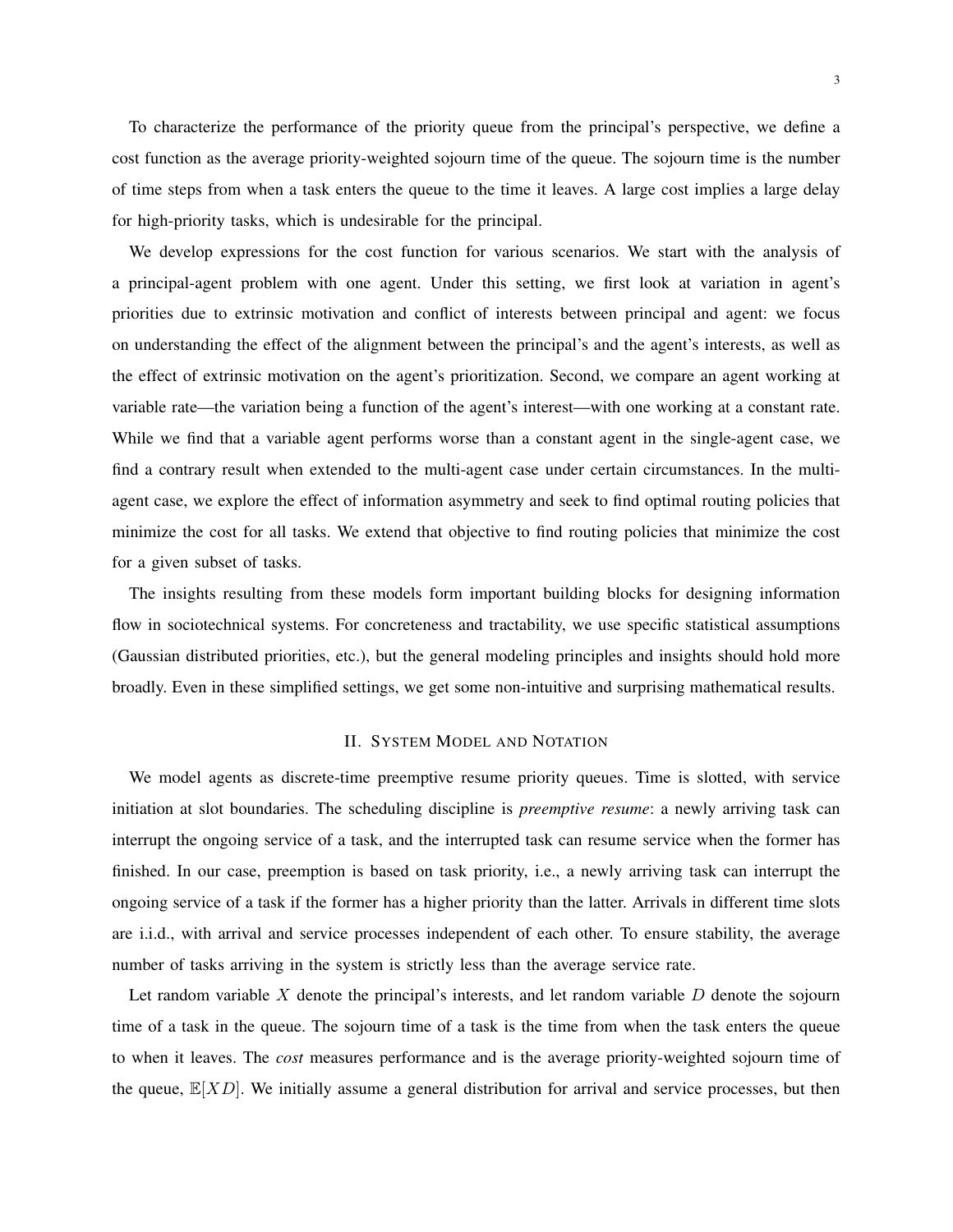look at particular distributions as examples.

For the single-agent case, let random variable Y denote the agent's interests. Let  $A(k)$  denote the number of tasks arriving in the queue in the kth time step and let  $A_z(k)$  denote the number of tasks arriving in the queue in the kth time step with priorities higher than  $z$ . Let  $S$  denote the service time of a task. Let  $\lambda$  be the arrival rate of the tasks in the queue. When the service rate is the same for all tasks, we call it  $\mu$ , where  $\mu = 1/\mathbb{E}[S]$ . When the service rate is variable, it is a function of the agent's interest in the task,  $Y$ . The cost for the single-agent case is denoted  $C<sub>o</sub>$ .

For the multi-agent case with two agents, let random variables  $Y_1$  and  $Y_2$  denote their interests. Let  $S_1$  and  $S_2$  denote the service times of a task in the two queues. We consider *memoryless* task allocation functions that depend on one or more parameters of the same task only, and not on parameters of other tasks. Let  $\lambda_1$  and  $\lambda_2$  be the arrival rates of the tasks in the queues, and let  $\lambda = \lambda_1 + \lambda_2$  be the total arrival rate. When the service rate is the same for all tasks, we assume service rates  $\mu_1$  and  $\mu_2$ ,  $\mu_i = 1/\mathbb{E}[S_i]$ . For variable service rate, the service rate of a task is governed by that agent's interest in the task. We denote the cost for the multi-agent case by  $C_m$ .

## III. SINGLE-AGENT PRINCIPAL-AGENT COMMUNICATION

Consider a single-agent principal-agent communication model, where the principal has one agent to allocate tasks to. Each task has two kinds of priorities,  $X$  and  $Y$ . The  $X$  term is the importance of a task to the principal whereas the Y term captures how interesting the task is to the agent. The principal would want the agent to prioritize tasks according to  $X$ . The agent is aware of  $X$ , but since he has his own set of interests Y, he uses a function of both X and Y to prioritize the tasks. The correlation between X and Y indicates how aligned the principal and agent are. We analyze two variations of the model:

- Priority variation with agent's interests: The agent serves each task at the same rate, but prioritizes the tasks as a function of the principal's and his own interests. Here, we are interested in analyzing the effect of interest misalignment and intrinsic motivation on the cost function. For the sake of concreteness and tractability, we model  $X$  and  $Y$  as jointly Gaussian random variables.
- Service rate variation with agent's interests: The agent prioritizes the tasks according to the principal's interests, but serves each task at a different rate based on his own interest in the task. Here, we are interested in analyzing the effect of the agent's service rate on the cost function. In this case, we model  $X$  and  $Y$  as uniformly distributed.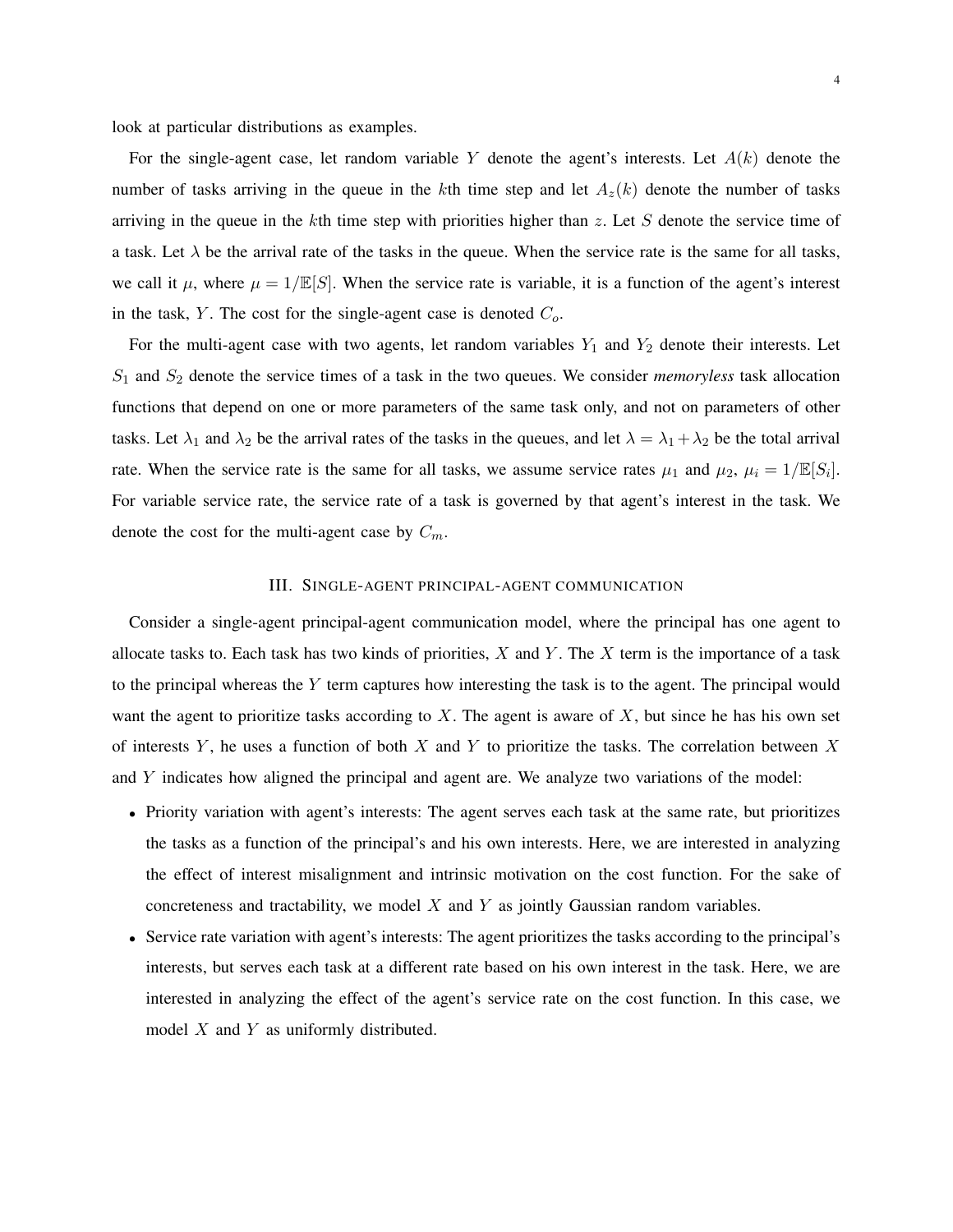# *A. Priority variation*

Each task is served at the same rate. For concreteness, we consider  $X$  and  $Y$  as jointly Gaussian random variables with correlation coefficient  $\rho$  (which completely captures the alignment between principal and agent). A task can have any real number as its priority: the lower the priority, the more negative its value. The agent prioritizes according to random variable  $Z$ , which is a linear function of  $X$  and  $Y$ :

$$
Z = g(X, Y).
$$

A task with larger  $Z$  is served first.

Recall the cost  $C_o$  is the average priority-weighted sojourn time  $C_o = \mathbb{E}[XD]$ , where D is the sojourn time of a task in the queue. Note that the cost takes  $X$  but not  $Y$  into account, reflecting the fact the principal's cost is governed only by  $X$ . Also note that the principal would want the cost of the agent queue to be as small as possible. A well-aligned agent will have negative cost for its queue, since lower priority tasks (which have negative priorities) will have larger sojourn times. Using the law of iterated expectations gives:

<span id="page-5-1"></span><span id="page-5-0"></span>
$$
\mathbb{E}[XD] = \mathbb{E}\left[\mathbb{E}[XD|Z]\right].\tag{1}
$$

The sojourn time of a task is a function of  $Z$ , and thus depends on  $X$  through  $Z$ . However,  $D$  is conditionally independent of X (conditioned on  $Z$ ). This follows from applying the law of iterated expectations to [\(1\)](#page-5-0):

$$
\mathbb{E}\left[\mathbb{E}[XD|Z]\right] = \mathbb{E}\left[\mathbb{E}[KD|Z, X]|Z]\right]
$$

$$
= \mathbb{E}\left[\mathbb{E}[XE[D|Z, X]|Z]\right].
$$
 (2)

The sojourn time of a task  $D$  is a random variable that is a function of the priority of that task in the queue. This implies  $D$  is a function of  $X$  and  $Y$  only through  $Z$ . In other words, knowing  $Z$ , the distribution of  $D$  does not change with knowledge of  $X$ :

$$
\mathbb{P}(D \le d|Z) = \mathbb{P}(D \le d|Z, X).
$$

Therefore,

$$
\mathbb{E}[D|Z] = \mathbb{E}[D|Z, X].
$$

Consequently, using [\(2\)](#page-5-1):

$$
\mathbb{E}\left[\mathbb{E}\left[X\mathbb{E}[D\mid Z,X]\mid Z\right]\right]=\mathbb{E}\left[\mathbb{E}\left[X\mathbb{E}[D\mid Z]\mid Z\right]\right].
$$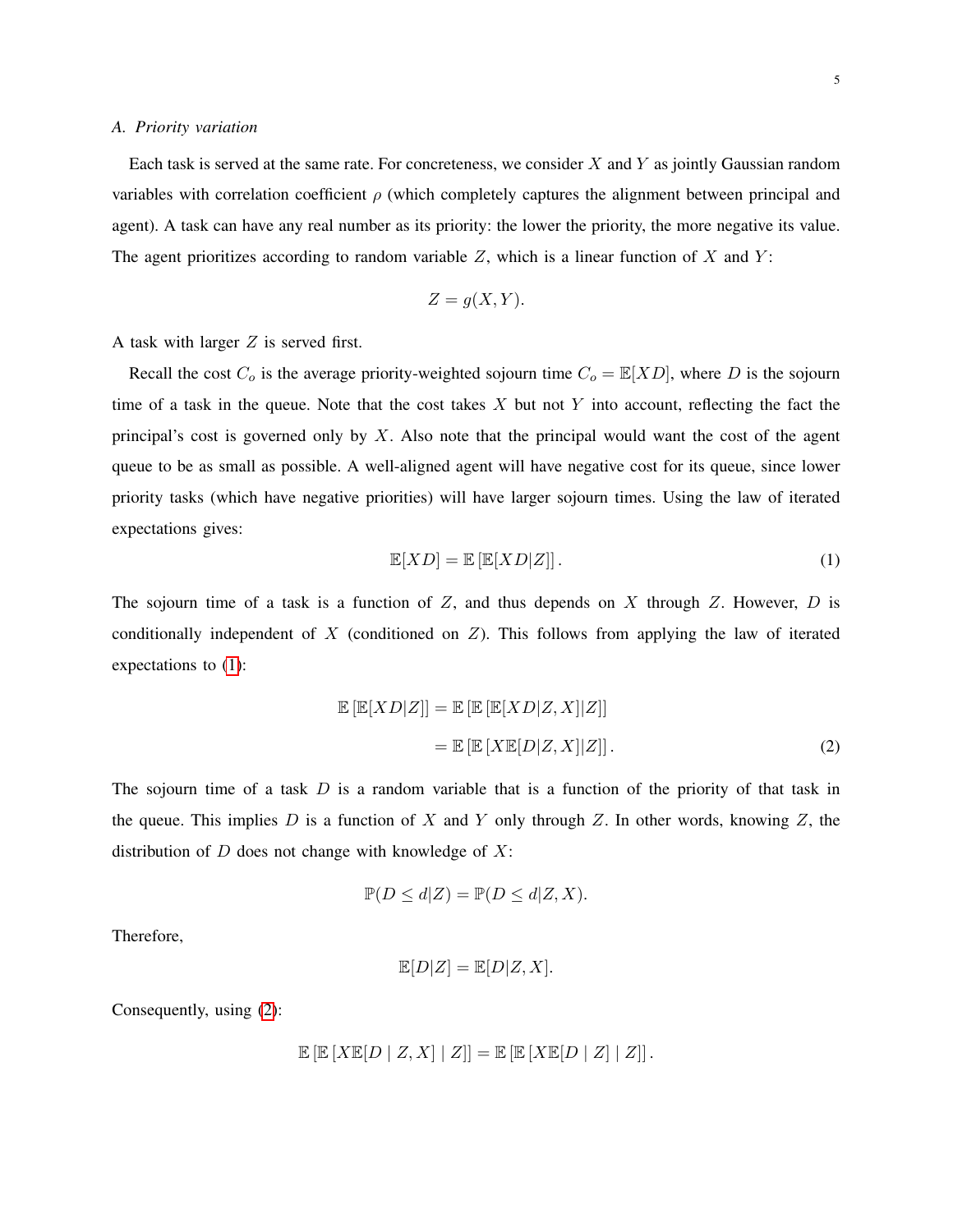As a result,

<span id="page-6-2"></span>
$$
\mathbb{E}[XD] = \mathbb{E}[\mathbb{E}[X \mid Z] \mathbb{E}[D \mid Z]]. \tag{3}
$$

To find  $\mathbb{E}[X|Z]$ , we note that since X and Y are jointly Gaussian, X and Z will also be jointly Gaussian. The conditional expectation of  $X$  can thus be obtained as

<span id="page-6-1"></span><span id="page-6-0"></span>
$$
\mathbb{E}[X|Z] = \mu_x + \rho_{x,z} \frac{\sigma_x}{\sigma_z} (Z - \mu_z), \tag{4}
$$

where  $\mu_x$  and  $\mu_z$  are the respective means,  $\sigma_x^2$  and  $\sigma_z^2$  are the respective variances, and  $\rho_{x,z}$  is the correlation coefficient. The value of  $\mathbb{E}[X|Z]$  can be explicitly obtained from the statistics of X and Y, and the function g.

Next we derive an expression for  $\mathbb{E}[D|Z]$ . Let us tag a task with  $Z = z$ . Since the scheduling discipline is preemptive resume priority, this task's sojourn time is affected only by the tasks whose priorities are greater than  $z$ , and not the order in which they are executed. Hence, we can map our continuous priority queue onto a two-class priority queue. The tagged task constitutes the low-priority class and all the higher priority tasks constitute the high-priority class. We can now employ standard results from the priority queueing literature. From [\[28\]](#page-34-3), the expected sojourn time of a task with priority z is

$$
\mathbb{E}[D|Z=z] = \frac{(2\mu - \lambda_z) \operatorname{var}(A_z(k))}{2\lambda_z(\mu - \lambda_z)^2} + \frac{\lambda_z \mu^2 \operatorname{var}(S)}{2(\mu - \lambda_z)^2} - \frac{\lambda_z}{2(\mu - \lambda_z)},
$$
(5)

where  $\lambda_z$  is the average number of task arrivals in a time step with priorities higher than z, and var $(A_z(k))$ and var $(S)$  are the variances of the number of task arrivals in a time step with priorities higher than z and of the execution times, respectively.

Let  $p_z$  be the probability that an arriving task has a priority greater than z. To find  $\mathbb{E}[D|Z=z]$ , we see that the variance values var $(A_z(k))$  and var $(S)$  can be obtained from the statistics of the arrival and the service processes. Moreover, since  $\lambda_z$  is the fraction of the average number of tasks that have priorities greater than z, we can write  $\lambda_z = p_z \lambda$ . Hence, using [\(4\)](#page-6-0) and [\(5\)](#page-6-1) in [\(3\)](#page-6-2), we obtain the following expression for the cost function

<span id="page-6-3"></span>
$$
C_{o} = \int_{z} f_{Z}(z) dz \left(\mu_{x} + \rho_{x,z} \frac{\sigma_{x}}{\sigma_{z}} (z - \mu_{z})\right)
$$
  
 
$$
\times \left(\frac{(2\mu - \lambda_{z}) \operatorname{var}(A_{z}(k))}{2\lambda_{z}(\mu - \lambda_{z})^{2}} + \frac{\lambda_{z} \mu^{2} \operatorname{var}(S)}{2(\mu - \lambda_{z})^{2}} - \frac{\lambda_{z}}{2(\mu - \lambda_{z})}\right).
$$
 (6)

To gain insight into this expression, let us evaluate it for a concrete example.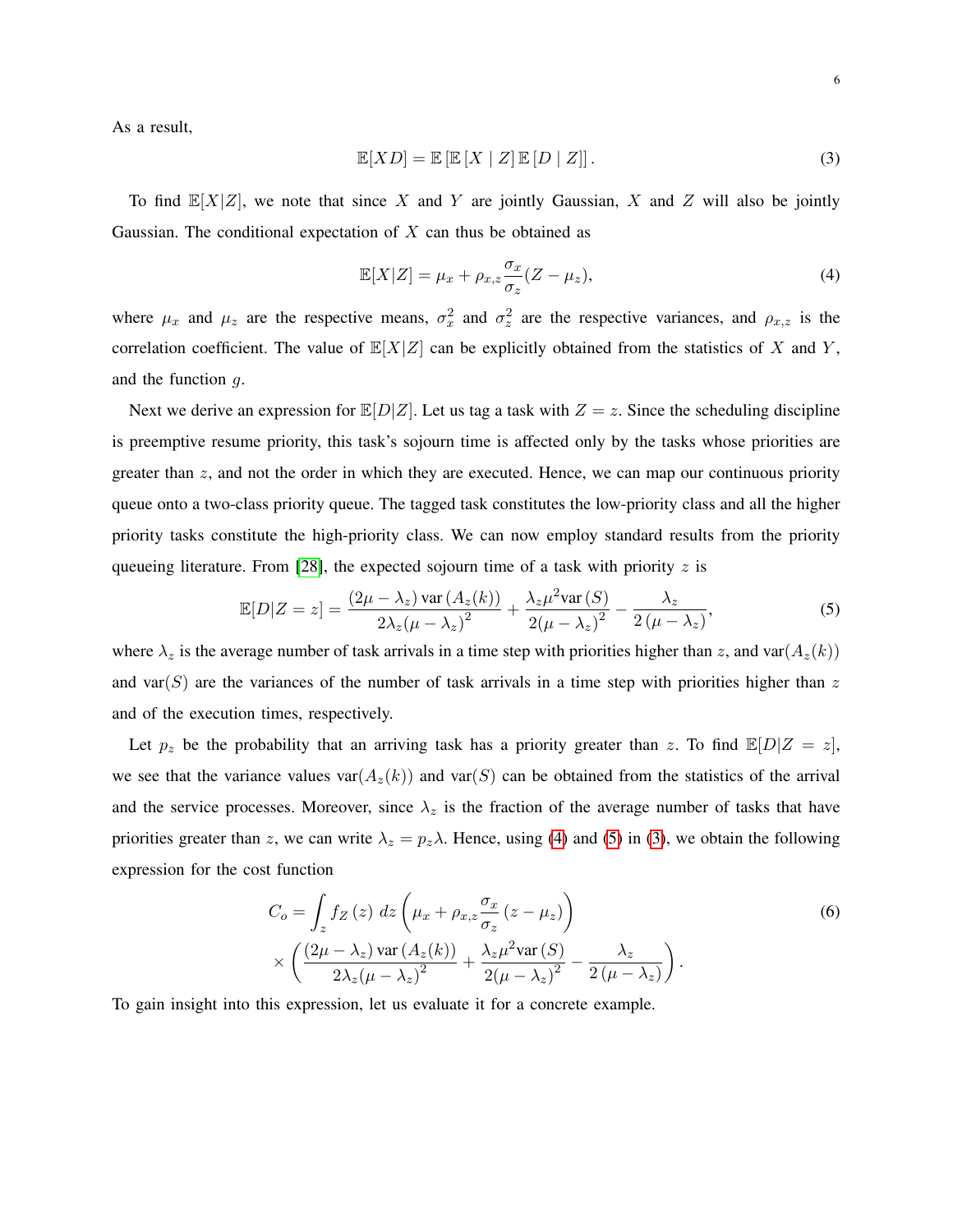*1) Example:* Let X and Y be zero-mean, jointly Gaussian random variables with correlation matrix

$$
K = \begin{bmatrix} 1 & \rho \\ \rho & 1 \end{bmatrix}.
$$

Here,  $\rho$  denotes the extent of alignment between the principal and agent. When  $\rho = 1$ , there is perfect alignment between the principal's interest X and the agent's interest Y. When  $\rho = -1$ , there is perfect misalignment. When  $\rho = 0$ , X and Y are independent. We take the random variable Z as

<span id="page-7-3"></span>
$$
Z = \frac{\gamma X + (1 - \gamma) Y}{\sqrt{\gamma^2 + (1 - \gamma)^2 + 2\rho \gamma (1 - \gamma)}},\tag{7}
$$

where  $\gamma \in [0, 1]$  is a parameter that indicates how much importance the agent gives to the principal's interests. Whereas  $\rho$  captures the intrinsic alignment of the agent with the principal,  $\gamma$  captures the extrinsic motivation that aligns the agent with the principal. The denominator is the standard deviation of  $\gamma X + (1 - \gamma) Y$ . Thus, Z is unconditionally a standard Gaussian random variable. Hence, [\(4\)](#page-6-0) becomes

<span id="page-7-4"></span><span id="page-7-1"></span>
$$
\mathbb{E}[X|Z] = \rho_{x,z}Z,\tag{8}
$$

where  $\rho_{x,z}$  can be calculated as

$$
\rho_{x,z} = \frac{\text{cov}(X, Z)}{\sqrt{\text{var}(X)\text{var}(Z)}}
$$
  
= 
$$
\frac{\gamma + \rho(1 - \gamma)}{\sqrt{\gamma^2 + (1 - \gamma)^2 + 2\rho\gamma(1 - \gamma)}}
$$
. (9)

For the specific case where the number of arrivals in a given time has a Poisson distribution and the service times are geometrically distributed, we have

$$
var(A_z(k)) = \lambda_z
$$
 and  $var(S) = \frac{1-\mu}{\mu^2}$ .

As a result, [\(5\)](#page-6-1) reduces to

<span id="page-7-0"></span>
$$
\mathbb{E}[D|Z=z] = \frac{2\mu - 2\lambda_z \mu + \lambda_z^2}{2(\mu - \lambda_z)^2}.
$$
\n(10)

The probability that an arriving task has a priority greater than  $z$  is

$$
p_z = \int_z^{\infty} \frac{1}{\sqrt{2\pi}} \exp\left(\frac{-u^2}{2}\right) du
$$
  
=  $Q(z)$ .

Thus,  $\lambda_z = \lambda Q(z)$ . Substituting this in [\(10\)](#page-7-0) yields:

<span id="page-7-2"></span>
$$
\mathbb{E}[D|Z=z] = \frac{2\mu - 2\mu\lambda Q(z) + \lambda^2 Q^2(z)}{2(\mu - \lambda Q(z))^2}.
$$
\n(11)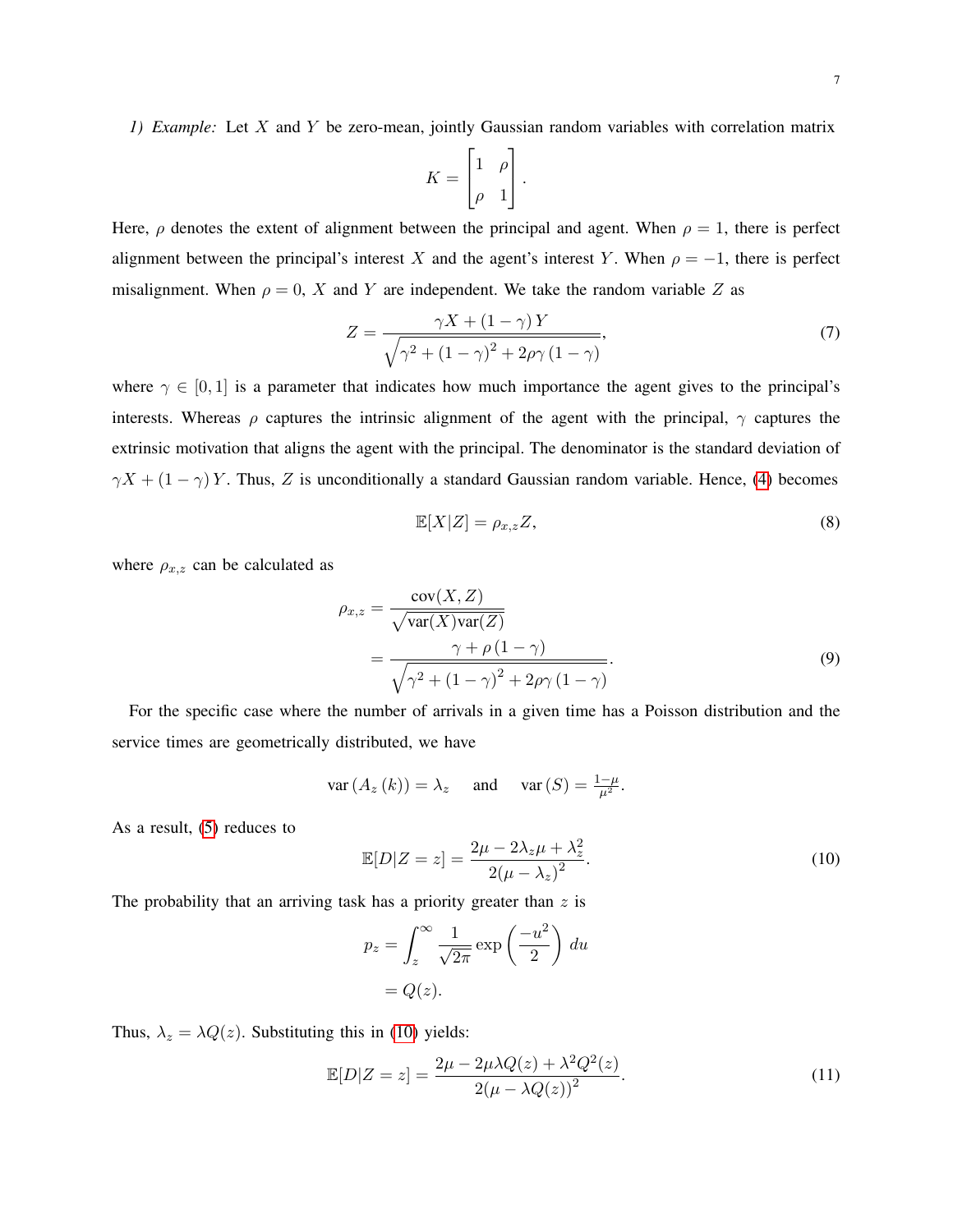Substituting  $(8)$  and  $(11)$  into  $(3)$ , we get the cost function as

<span id="page-8-0"></span>
$$
C_o = \rho_{x,z} \int_{z=-\infty}^{\infty} \left( \frac{1}{\sqrt{2\pi}} \exp\left(\frac{-z^2}{2}\right) \right) \left( z \frac{2\mu - 2\mu\lambda Q(z) + \lambda^2 Q^2(z)}{2(\mu - \lambda Q(z))^2} \right) dz.
$$
 (12)

The integral in [\(12\)](#page-8-0) is the cost to the principal when the agent is perfectly aligned. For all values of  $\mu$  and  $\lambda$  (satisfying  $\lambda < \mu$ ), the integral gives a constant negative value. This is intuitively reasonable, since the absolute values of high priorities and low priorities are the same and the sojourn times for high priority tasks is smaller than the sojourn times for low priority tasks. The cost function is completely characterized by  $\rho_{x,z}$ , up to a multiplicative constant.

*2) Plotted Results:* Continuing with the example, Fig. [1](#page-9-0) plots cost as a function of  $\gamma$  for constant values of  $\rho$ , whereas Fig. [2](#page-10-0) plots cost as a function of  $\rho$  for constant values of  $\gamma$ . The plots are drawn for  $\mu = 0.6$  and  $\lambda = 0.4$ . Some observations from the plots are as follows (the last one is surprising).

- For a constant  $\rho \in (-1,1)$ , cost is a monotonically decreasing function of  $\gamma$  (Fig. [1\)](#page-9-0). This is expected, since a higher weight given to the importance of tasks in prioritizing implies less delay for more important tasks, which results in a smaller cost value.
- For  $\rho = 1$ , there is complete correlation between the agent's and the principal's interests (Fig. [1\)](#page-9-0). So  $\gamma$  does not have any effect on the service discipline and hence cost has the minimum value for all  $\gamma$ . For  $\rho = -1$ , the agent's and the principal's interests are in complete negative correlation  $(Y = -X)$ . In this case,  $\rho_{x,z}$  becomes

$$
\rho_{x,z} = \frac{2\gamma - 1}{|2\gamma - 1|}.
$$

So the cost function attains the maximum value for all  $\gamma \in [0, 0.5)$ , and the minimum value for all  $\gamma \in (0.5, 1]$ , with a discontinuity at  $\gamma = 0.5$ . At  $\gamma = 0.5$ , the queue operates without priorities.

- For  $\gamma \in (0, 0.5)$ , cost is a monotonically decreasing function of  $\rho$  (Fig. [2\)](#page-10-0). This is intuitively reasonable, since for a given  $\gamma$  if the agent's interests are more aligned with the principal's interests, cost will decrease.
- The surprising result is seen in Fig. [2](#page-10-0) for  $\gamma \in (0.5, 1)$ . Here, the cost starts from the minimum value, increases with  $\rho$ , attains a maximum, and then decreases to the same minimum value. This implies it is better to have a completely misaligned agent rather than a slightly aligned agent, if the agent gives more weight to the importance of the task: *discipline can override lack of alignment*.

This last observation can be explained as follows: when  $\rho = -1$ , X and Y completely determine each other (misaligned). Thus Z is a completely deterministic function of X, and hence  $\rho_{x,z} = 1$ . With an increase in the value of  $\rho$ , X and Y are not completely determined by each other; for a fixed value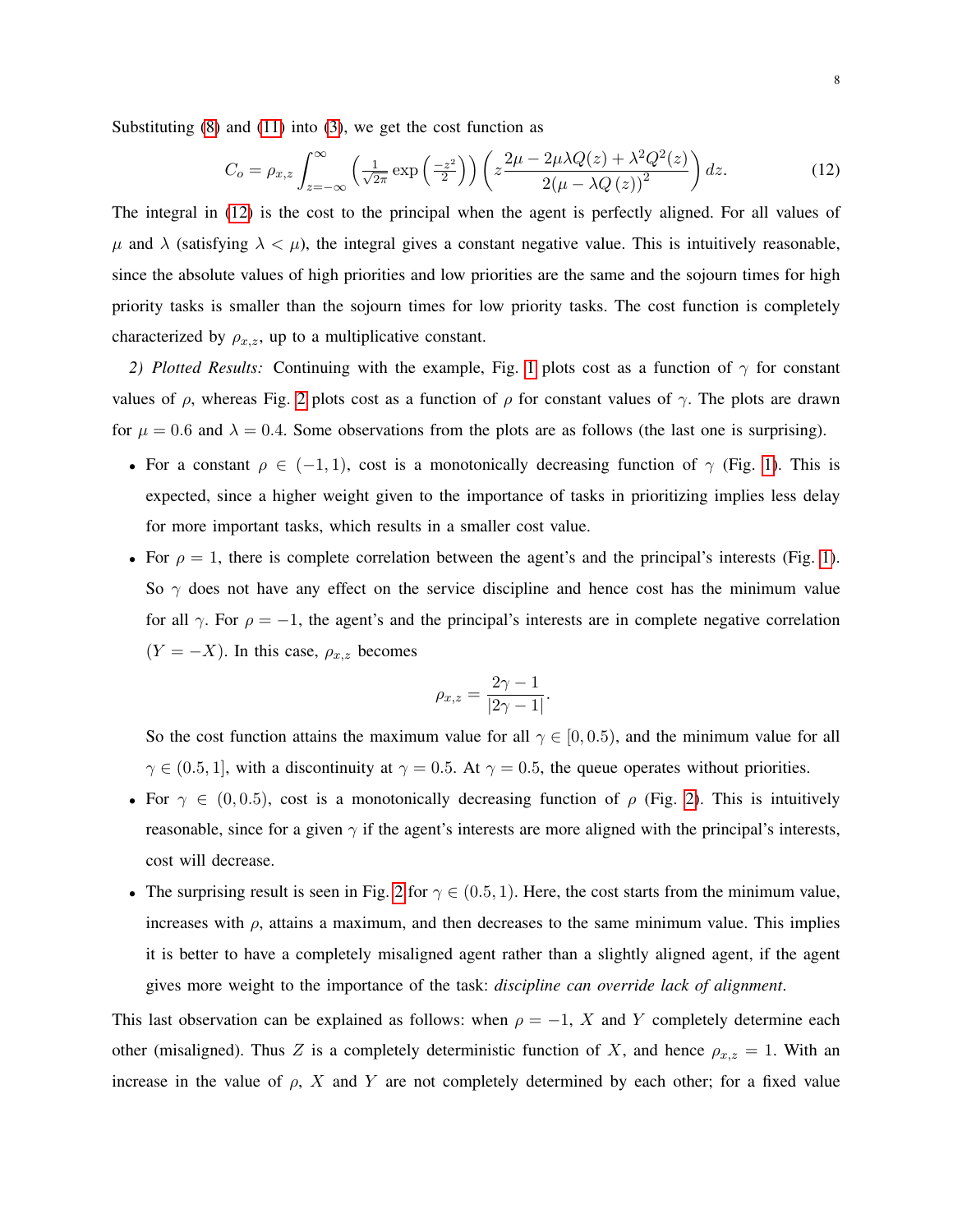

<span id="page-9-0"></span>Fig. 1. Cost as a function of  $\gamma$  for constant values of  $\rho$ .

of X, Y can take any value from its support set with a non-zero probability. Thus, Z is no longer a deterministic function of X. Hence,  $\rho_{x,z}$  decreases and consequently cost increases.

These results may help the principal decide how to be maximally effective under some constraints. For example, the principal can offer some exogenous incentive to the agent so that the agent works in her favor, and try to tradeoff between the incentive offered and the loss incurred. Later in this paper, we extend this model to accommodate more than one agent and see how it improves the cost for the principal.

Next we look at the setting where the agent prioritizes according to the importance of the tasks, but performs certain tasks faster than others due to interest.

## *B. Service rate variation*

Instead of prioritizing by Z, the agent now picks a task on the basis of its importance (a task with a higher X will be executed first). This is a particular case of the previous model when  $\gamma = 1$ . But now the rate at which a task is executed is an increasing function of the agent's interest in it, i.e.

$$
\mu=\mu(Y).
$$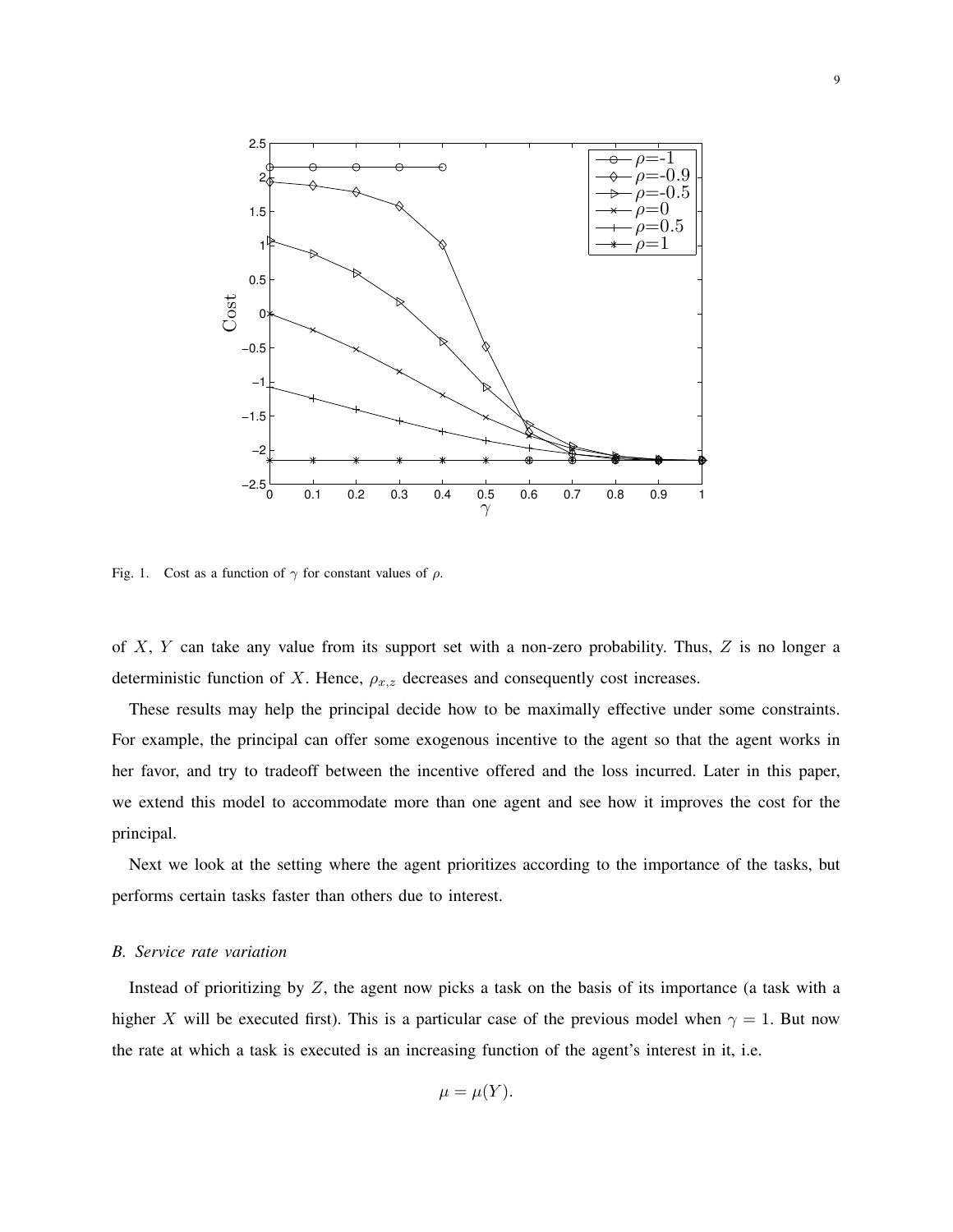

<span id="page-10-0"></span>Fig. 2. Cost as a function of  $\rho$  for constant values of  $\gamma$ .

Thus, the agent's priorities coincide exactly with those of the principal, but how fast the agent works depends on his own interest in the task at hand.

The cost function is now

<span id="page-10-1"></span>
$$
\mathbb{E}[XD] = \mathbb{E}[\mathbb{E}[XD \mid X]) = \mathbb{E}[X\mathbb{E}[D \mid X]]. \tag{13}
$$

This boils down to finding the average sojourn time for a given task. In [\[29\]](#page-34-4), the expression for  $\mathbb{E}[D|X]$ is obtained under the assumption that service rates of all tasks in one class are the same. In our model,  $\mu(y)$  is the service rate of a task with the agent's interest value  $Y = y$ . Since X and Y are independent, the service rate of a task with priority  $X = x$  is the unconditional service rate of the task, which is the same for each task, given by

<span id="page-10-3"></span><span id="page-10-2"></span>
$$
\mathbb{P}\left(S=n\right) = \int \mathbb{P}(S=n \mid Y=y) f_Y(y) \, dy. \tag{14}
$$

Thus we can use the expression for  $\mathbb{E}[D|Z]$  as given in [\(5\)](#page-6-1) (with Z replaced by X). Substituting this expression in [\(13\)](#page-10-1), the cost function is

$$
C_o = \int_x x f_X(x) dx \left( \frac{(2\mu - \lambda_x) \operatorname{var}(A_x(k))}{2\lambda_x (\mu - \lambda_x)^2} + \frac{\lambda_x \mu^2 \operatorname{var}(S)}{2(\mu - \lambda_x)^2} - \frac{\lambda_x}{2(\mu - \lambda_x)} \right). \tag{15}
$$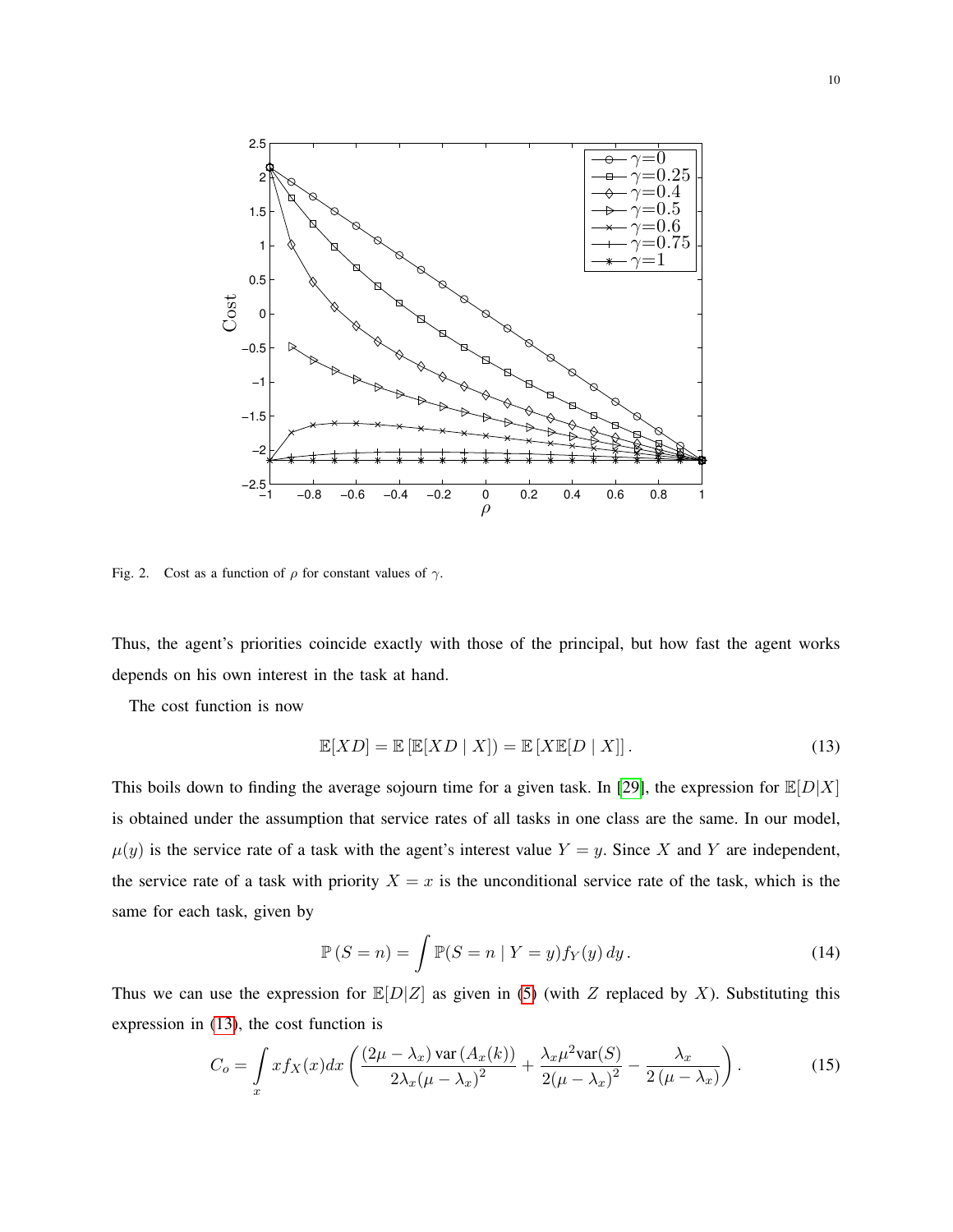Let  $\hat{\mu}$  be the unconditional service rate and var $\hat{\alpha}(S)$  be the unconditional variance of the service time. Let  $\widehat{C}_o$  be the cost for this case. Once again we look at an example to see the behavior of the cost function.

*1) Example:* Assume the arrival process is Poisson and the service time distribution is conditionally geometric, i.e.

<span id="page-11-0"></span>
$$
\mathbb{P}(S = n | Y = y) = (1 - \mu(y))^{n-1} \mu(y).
$$
\n(16)

Clearly, the unconditional service time distribution is no longer geometric. Since we are interested only in comparing the cost obtained here with the one obtained with a constant service rate to see the effect of variation in service rate, we assume  $X$  and  $Y$  as independent, uniformly distributed random variables in [0, 1].

Also, inspired by the classical result in psychology called Fitts' Law (in its so-called Shannon formulation) [\[30\]](#page-34-5), let

<span id="page-11-1"></span>
$$
\mu = \mu_0 + \log(1 + Y). \tag{17}
$$

The capacity of a human increases with the demands of the task in a concave fashion, since human capacity is limited  $[8]$ . The choice of log ensures that the service rate increases with Y, but the rate of increase is a decreasing function of  $Y$ ; the constant ensures that the service rate does not fall below a minimum value for any task. Substituting this expression for  $\mu$  in [\(16\)](#page-11-0) and using [\(14\)](#page-10-2) yields the unconditional probability mass function for the service time as:

$$
\mathbb{P}(S = n) = \int_{y=0}^{1} (1 - \mu_0 - \log(1 + y))^{n-1} (\mu_0 + \log(1 + y)) dy.
$$

To obtain numerical values, we use  $\mu_0 = \frac{1}{5}$  $\frac{1}{5}$ . This gives

$$
\widehat{\mu} = 0.5 \text{ and } \widehat{\text{var}}(S) = 3.35.
$$

For Poisson arrivals,  $var(\Lambda_x) = \lambda_x$ . As X is a uniform random variable,

$$
\lambda_x = \lambda p = \lambda \int_{u=x}^{1} f_U(u) \, du = \lambda (1-x) \, .
$$

Substituting the values of  $\lambda_x$ ,  $\hat{\mu}$  and var $(S)$  (in  $\lambda_x$ ,  $\mu$  and var $(S)$ , respectively) in [\(15\)](#page-10-3), we obtain the following expression for  $\widehat{C}_o$  as a function of  $\lambda$ :

$$
\widehat{C}_o = \frac{2\lambda(20\lambda - 87) + 3(9\lambda - 29)\log(1 - 2\lambda)}{160\lambda^2}.
$$
\n(18)

Keeping the load constant  $(\mu = \hat{\mu})$  and substituting the value of  $\lambda_x$ , we obtain, using [\(13\)](#page-10-1), an expression for  $C<sub>o</sub>$  (cost for the case of constant service rate) as a function of  $\lambda$ :

$$
C_o = \frac{2\lambda^2 - 6\lambda - 3\log(1 - 2\lambda)}{8\lambda^2}.
$$
\n(19)

For this case,  $var(S) = 2$ .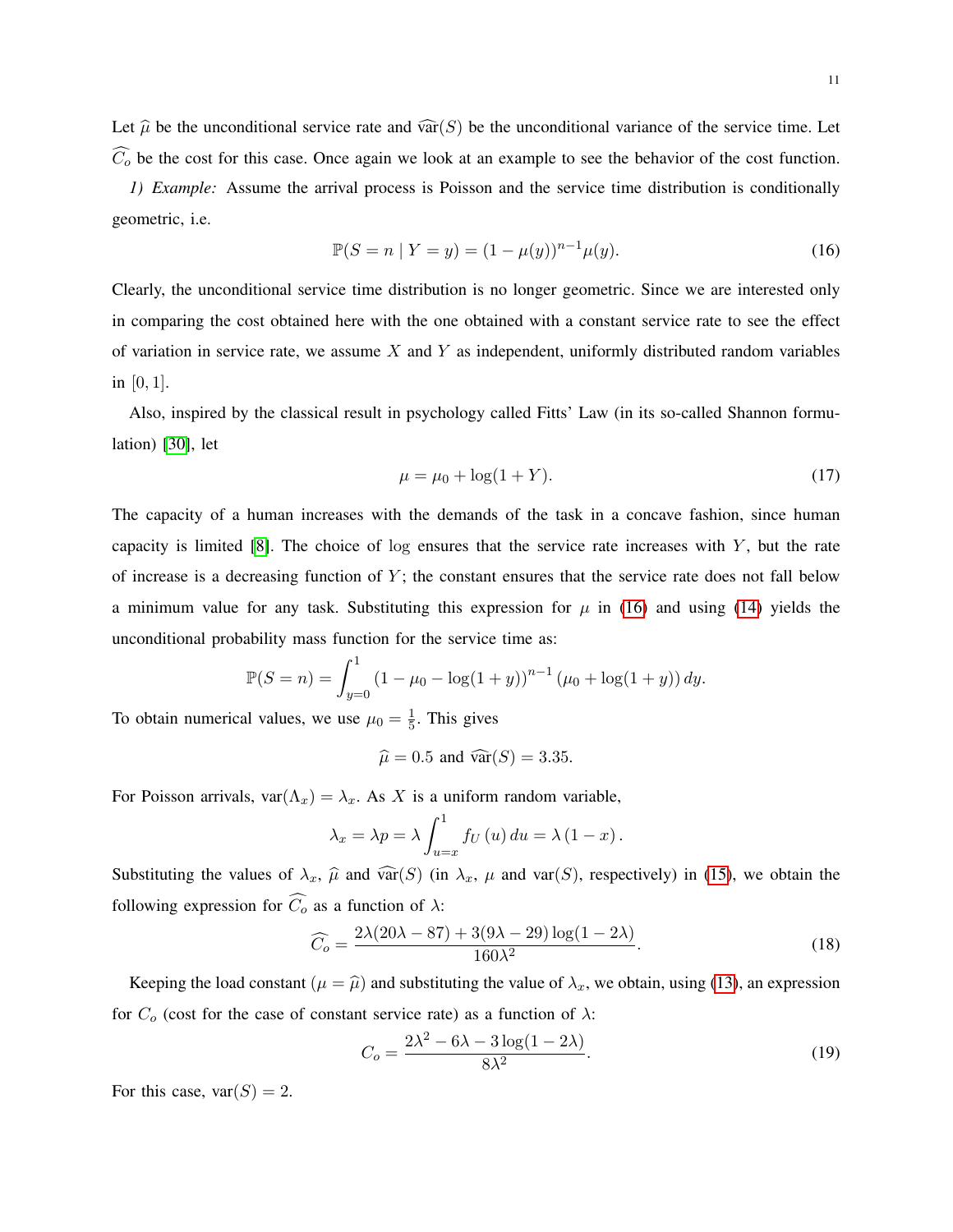

<span id="page-12-0"></span>Fig. 3. Cost as a function of  $\lambda$ .

*2) Plotted Results:* Continuing with the example, Fig. [3](#page-12-0) plots the variation of cost with the arrival rate. Comparing  $\widehat{C}_o$  with  $C_o$ , it turns out that  $\widehat{C}_o > C_o$  for all values of  $\lambda$ . This suggests that the cost incurred by the principal is higher when the agent's working rate depends on his interest in the task, compared to the cost when the agent's working rate is the same for each task he faces. An explanation for this observation is that the variance of the service time distribution is greater for the case of variable service rate compared to that for the constant service rate. Larger variance in the service times typically implies longer expected sojourn times, which leads to a larger cost.

The above observation also points to a larger principle in sociotechnical systems: unlike machines, people have interests and preferences for what they are doing. This makes them more variable and hence less efficient, compared to a machine that works at the same average rate.

Having seen how the agent's self-interests in the tasks and misalignment with the principal affect the principal in the form of cost, we next look at what the principal can do.

# *C. Principal's role: Incentivizing agent*

How can the principal compensate for the agent's lack of alignment? Recall that, in the priority-variation setting, the agent prioritizes according to random variable Z given by [\(7\)](#page-7-3), where  $\gamma \in [0, 1]$  is the importance the agent assigns to the principal's interests due to some extrinsic motivation offered. Let  $\beta$  be the incentive that the principal gives to the agent, such that the prioritization weight is an increasing function of incentive,  $\gamma = f(\beta)$ . We aim to find structural properties for the incentive that optimizes the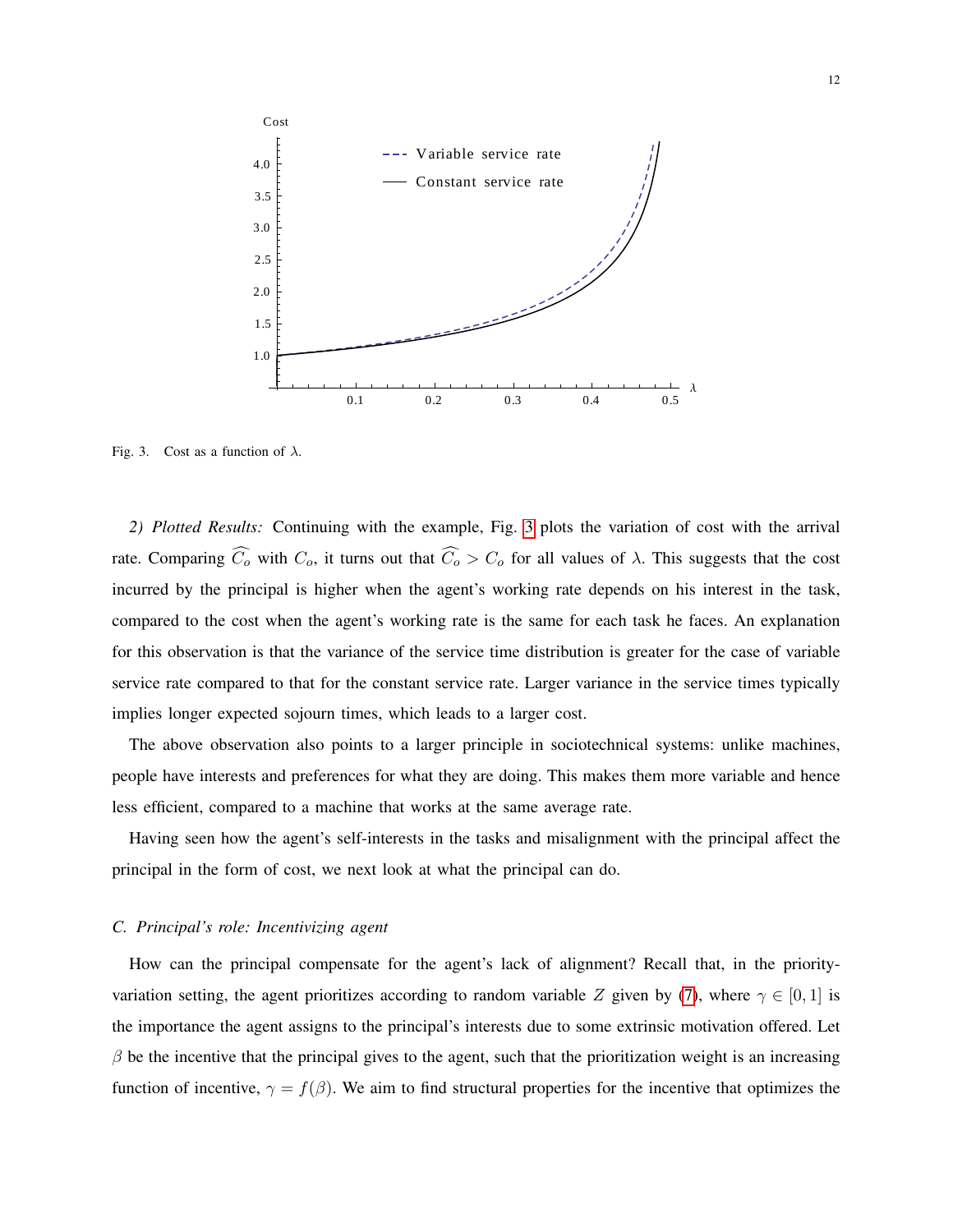$\blacksquare$ 

principal's utility.

The principal's utility function is:

$$
U = -\beta - \theta C(f(\beta)),
$$

where  $C(f(\beta))$  is the cost function [\(12\)](#page-8-0) for  $\gamma = f(\beta)$ , and  $\theta$  is the constant loss to the principal per unit cost. The utility function comprises the incentive (in monetary value) given to the agent and the loss (in monetary value) incurred due to cost C. To find the optimal  $\beta$ , we solve the following optimization:

$$
\max_{\beta} U
$$
  
s. t.  $\beta \ge 0$ .

<span id="page-13-0"></span>The solution depends on the function  $f$ , and the problem may be non-convex optimization in general, but we can easily find numerical solutions. An interesting property of the optimal incentive  $\beta$ , denoted  $\beta^*$ , is as follows.

*Proposition 1:* For any increasing function  $\gamma = f(\beta)$ , the optimal incentive  $\beta^*$  is a non-increasing function of alignment  $\rho$ .

*Proof:* See Appendix [A.](#page-23-0)

We see that if the alignment between the principal and the agent increases, the principal should not increase the payment to the agent.

## IV. MULTI-AGENT PRINCIPAL-AGENT COMMUNICATION

It seems reasonable to presume the principal's cost should decrease if the principal chooses to allocate a given task to one among several agents, but can the principal take advantage of the agents' abilities to further reduce her cost?

Consider a principal-agent communication problem where the principal has two agents to allocate tasks to. We assume each task has three kinds of interests:  $X$ ,  $Y_1$ , and  $Y_2$ , corresponding to the principal and the two agents, respectively. The principal routes tasks to agents based on limited information about  $X$ ,  $Y_1$ , and  $Y_2$ . Agent *i* prioritizes tasks as some function of X and  $Y_i$ . As stated in Sec. [II,](#page-3-0) we consider a memoryless task allocation policy to the agents. The cost is denoted  $C_m$ .

We devise two variations of this model, on similar lines as in the single-agent case.

• Priority variation with agent's interests: Each agent serves tasks at the same rate, but prioritizes the tasks as a function of the principal's and his own interests. For concreteness, we make the same modeling assumption as in the one-agent priority variation: X and  $Y_i$ ,  $i = 1, 2$  are distributed as jointly Gaussian random variables.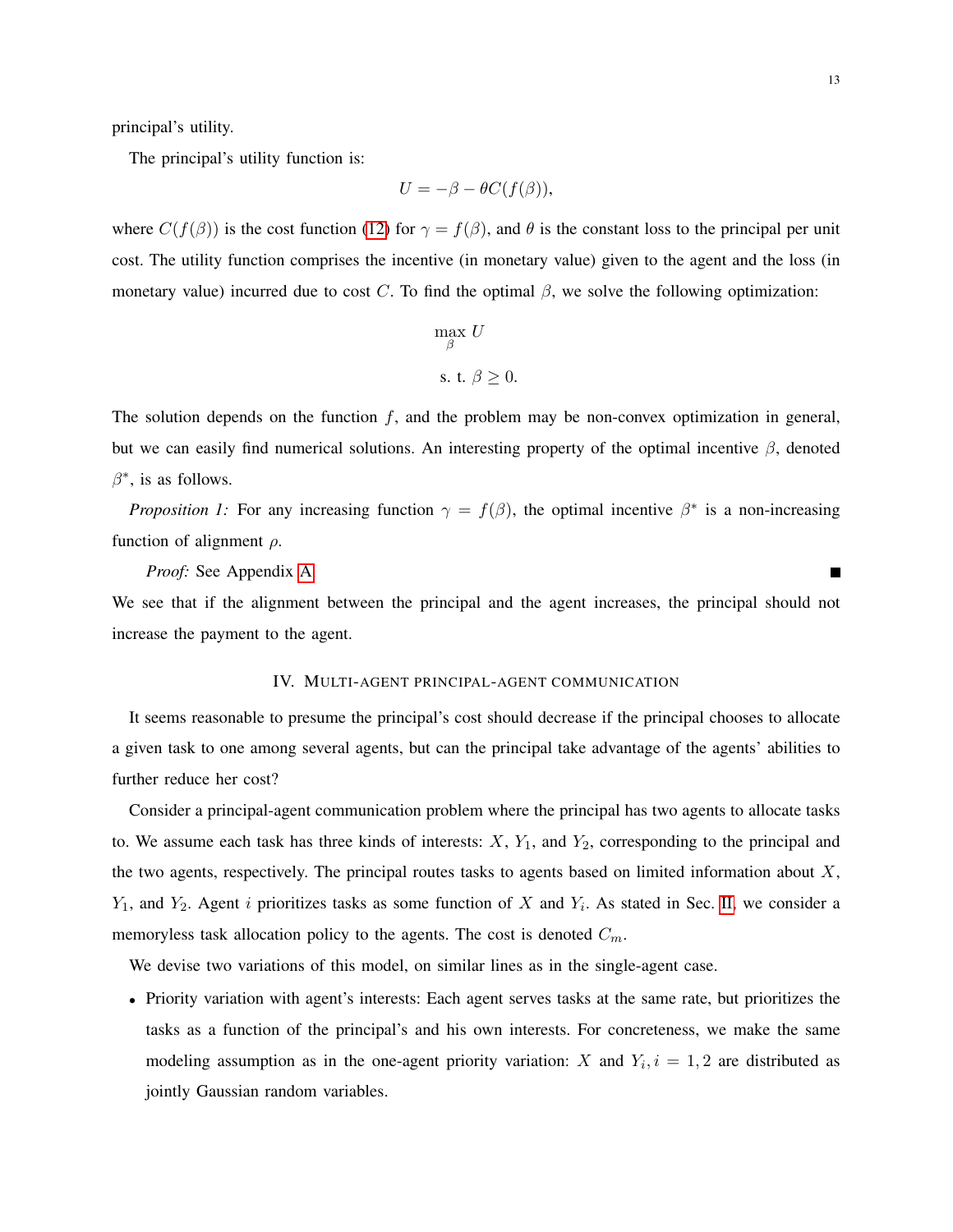• Service rate variation with agent's interests: Each agent prioritizes the tasks according to the principal's interests, but serves tasks at different rates based on his own interests in the tasks. We use the same modeling assumption as in the one-agent case: X and  $Y_i$ ,  $i = 1, 2$  are distributed as uniform random variables, while  $Y_1$  and  $Y_2$  are independent random variables.

Our first contribution in this section lies in showing that the routing policy that minimizes the cost of certain important tasks, with the overall cost constrained to be minimal, is a threshold policy. Second, we show that diversity of interests in a workforce is beneficial only if the principal can identify it.

## *A. Priority variation*

Consider X and  $Y_i$  as jointly Gaussian random variables with correlation coefficients  $\rho_i$ ,  $i = 1, 2$ . We assume that the two agents' interests are conditionally independent. The correlation coefficients capture the principal's alignment with the two agents. We also assume that the means of the three random variables are large positive values, so that almost all tasks have positive priorities. To understand the significance of this assumption, consider the following: Suppose the three random variables are zeromean. For any queue, given a value of  $\lambda_i$  and a well-aligned agent, the cost is negative. Decreasing  $\lambda_i$ for a queue then results in an increase in the cost for that queue, since the delay for the low-priority (negative-priority) tasks decreases. This undesirable effect is due to the fact zero-mean random variables have an equal support set on the positive and negative real axis. Note that we did not have to worry about this assumption in the one-agent case because we were dealing with constant  $\lambda$ .

While this model is an extension of the single-agent priority-variation model, for simplicity let us suppose that agents prioritize tasks strictly according to their own interest and do not care about the principal's interest. Unlike in the one-agent model, the principal routes tasks to the agents based on the information she has about the agents' interests in the tasks, along with her own interest in the tasks. We assume the principal only has statistical information about the agents' interests, in the form of the agents' correlations with the principal,  $\rho_1$  and  $\rho_2$ , rather than information about specific realizations.

Let  $\{R = i\}$  denote the event that a task is routed to the *i*th agent,  $i = 1, 2$ . The cost function for two agents can be expanded as follows:

<span id="page-14-0"></span>
$$
C_m = \mathbb{E}[XD]
$$
  
=  $\mathbb{E}[XD \mathbf{1}_{\{R=1\}}] + \mathbb{E}[XD \mathbf{1}_{\{R=2\}}]$   
=  $\mathbb{E}[XD \mid R = 1] \mathbb{P}(R = 1) + \mathbb{E}[XD \mid R = 2] \mathbb{P}(R = 2),$  (20)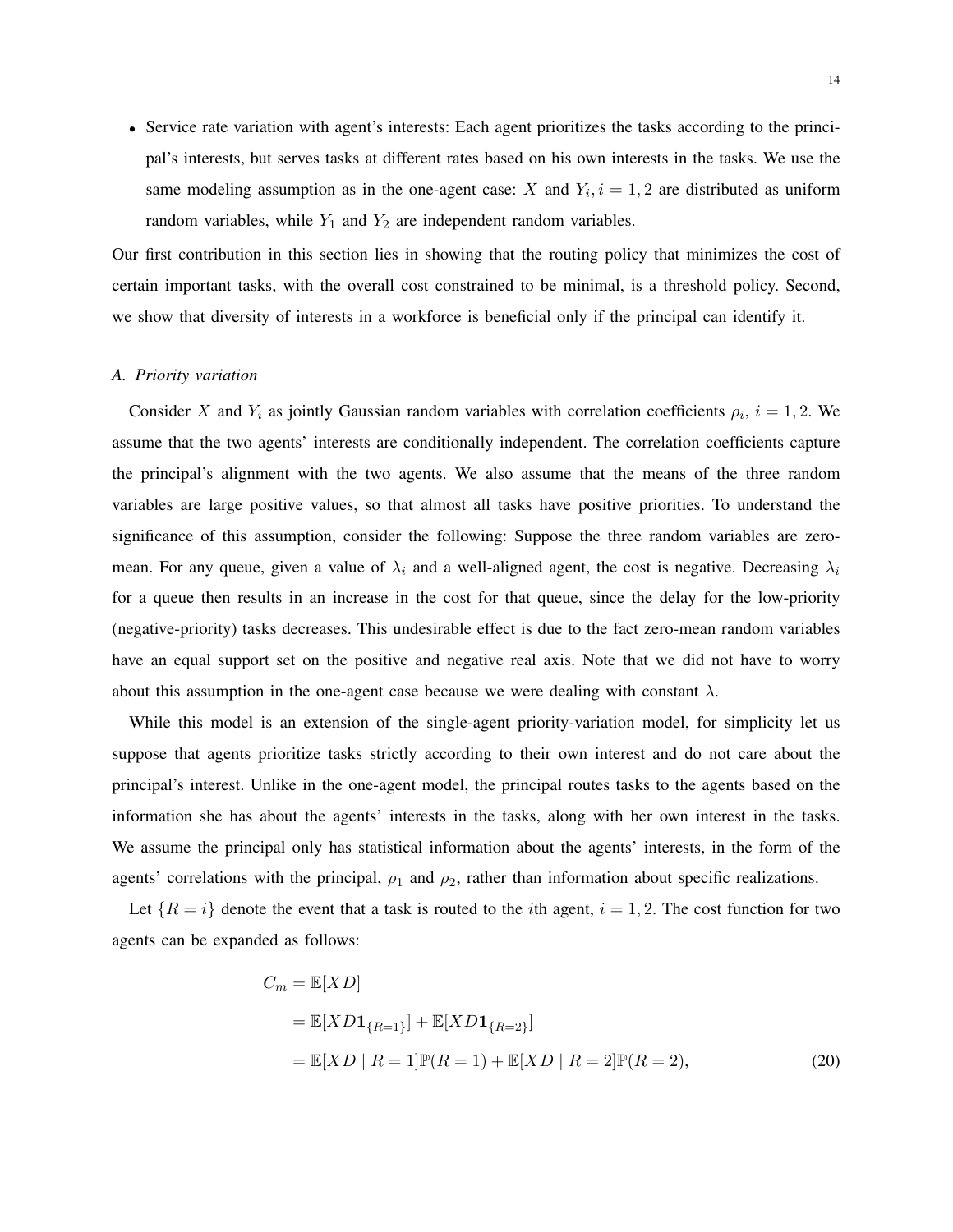where  $1_{\{.\}}$  is an indicator random variable,  $\mathbb{E}[XD \mid R = i]$  is the cost for tasks in the *i*th queue, and  $\mathbb{P}(R = i)$  is the unconditional routing probability to the *i*th queue.

Note that the joint distribution of X and D given the unconditional routing event  $\{R = i\}$  is the same as the unconditional joint distribution. To see how, since  $\mathbb{P}(R = i)$  is the unconditional routing probability, it is the same for all tasks and hence is independent of X and D. As a result,  $\mathbb{E}[XD | R = i]$ is the same as the cost for the single-agent system. Using [\(6\)](#page-6-3), for Poisson distribution of task arrivals and geometric distribution of service rates,  $\mathbb{E}[XD \mid R = 1]$  is given by

$$
\mathbb{E}[XD \mid R = 1] = \int_{y} \left( \mu_x + \rho_1 \frac{\sigma_x}{\sigma_{1,y}} (y - \mu_{1,y}) \right) \left( \frac{2\mu_1 - 2\mu_1 \lambda_{1,y} + \lambda_{1,y}^2}{2(\mu_1 - \lambda_{1,y})^2} \right) f_{Y_1}(y) \, dy,\tag{21}
$$

and similarly,

$$
\mathbb{E}[XD \mid R = 2] = \int_{y} \left( \mu_x + \rho_2 \frac{\sigma_x}{\sigma_{2,y}} (y - \mu_{2,y}) \right) \left( \frac{2\mu_2 - 2\mu_2 \lambda_{2,y} + \lambda_{2,y}^2}{2(\mu_2 - \lambda_{2,y})^2} \right) f_{Y_2}(y) dy, \tag{22}
$$

where  $\mu_x$  and  $\sigma_x^2$  are the mean and variance of the random variable X,  $\mu_{i,y}$  and  $\sigma_{i,y}^2$  are the mean and variance of the random variable  $Y_i$ ,  $i = 1, 2, \mu_i$  is the service rate for the *i*th agent and  $\lambda_{i,y}$  is the average number of task arrivals in the *i*th queue in a time step with priorities higher than  $y$ .

*1) Minimizing the total cost:* The principal routes tasks based on her own interests in the tasks, X, and the statistical information about the agents' interests,  $\rho_1$  and  $\rho_2$ . Let  $p(x, \rho_1, \rho_2)$  and  $1 - p(x, \rho_1, \rho_2)$ be the *conditional* routing probabilities that a task with priority  $X = x$  is routed to the first and the second agent, respectively. This can be written as

$$
p(x, \rho_1, \rho_2) = \mathbb{P}(\mathbf{1}_{(R=1)} = 1 \mid X = x)
$$
\n(23)

<span id="page-15-2"></span><span id="page-15-0"></span>
$$
= \mathbb{P}(R = 1 \mid X = x),\tag{24}
$$

where  $1_{\{R=i\}}$  is 1 for tasks routed to the *i*th queue and zero otherwise. Therefore, the unconditional routing probability is

<span id="page-15-3"></span>
$$
\mathbb{P}(R=1) = \mathbb{E}[p(X, \rho_1, \rho_2)].
$$
\n(25)

Our aim is to find the optimal routing function that minimizes the cost:

<span id="page-15-1"></span>
$$
\min_{p(x,\rho_1,\rho_2)} C_m
$$
\n
$$
\text{s. t. } 0 \le p(x,\rho_1,\rho_2) \le 1 \quad \text{for all } x \in \mathbb{R}.
$$
\n(26)

Before we solve optimization problem [\(26\)](#page-15-0), the following lemma illustrates the dependency of the cost function on the conditional routing probability.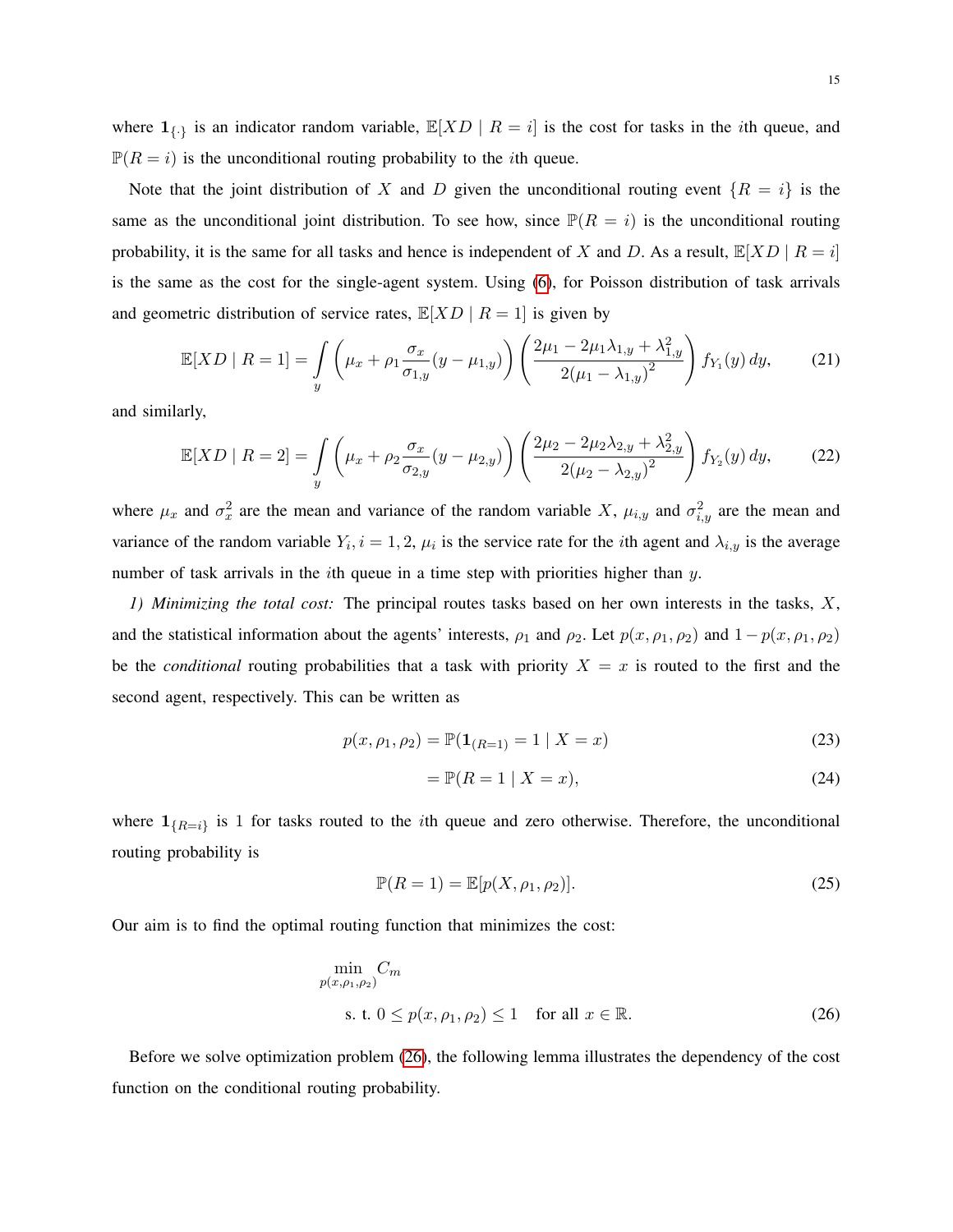*Lemma 1:* The cost for the principal  $C_m$  depends on  $p(X, \rho_1, \rho_2)$  only through  $\mathbb{E}[p(X, \rho_1, \rho_2)]$ , the unconditional routing probability.

*Proof:* See Appendix [B.](#page-24-0)

This shows that the cost does not change with the task allocation function as long as its expected value is fixed.

The minimization in [\(26\)](#page-15-0) can be carried out only over  $\mathbb{E}[p(X, \rho_1, \rho_2)].$ 

$$
\min_{p(x)} C_m \tag{27}
$$

$$
\text{s. t. } 0 \le \mathbb{E}[p(X, \rho_1, \rho_2)] \le 1. \tag{28}
$$

Under certain conditions, it can be shown that the above optimization problem is convex; the means of the random variables dictating the convexity of this optimization problem. Refer appendix [C](#page-26-0) for a detailed analysis.

An important point to note here is that the principal routes a task without knowing the realizations of agents' interests (the principal only has statistical knowledge of alignment in the form of  $\rho_1$  and  $\rho_2$ ). Therefore the principal needs to avoid overloading any server, and hence the best she can do is maintain an average task routing probability.

Given the optimal unconditional routing probability arg  $\min C_m$ , the principal can vary the routing probability  $p(x, \rho_1, \rho_2)$  to affect the cost for a subset of tasks, keeping the overall cost at the minimum value. An interesting problem then is to determine how the principal chooses the routing probability  $p(x, \rho_1, \rho_2)$  to minimize the cost of some "important" tasks, keeping overall cost at minimum. Therefore, we next look at finding the optimal routing policy to minimize the cost of certain high-priority tasks.

2) Minimizing the cost for high-priority tasks: Let p<sup>\*</sup> be the average routing probability that minimizes the cost in the previous case, i.e.,

<span id="page-16-0"></span>
$$
p^* = \arg\,\min C_m.
$$

Constraining the average routing probability to  $p^*$ , we want to find the routing function that minimizes the cost of tasks with priorities higher than a given value  $x^*$ :

<span id="page-16-1"></span>
$$
\min_{p(x)} \mathbb{E}[XD \mid X > x^*]
$$
\n
$$
\text{s. t. } 0 \le p(x, \rho_1, \rho_2) \le 1 \quad \text{for all } x \in \mathbb{R}
$$
\n
$$
\mathbb{E}[p(X, \rho_1, \rho_2)] = p^*.
$$
\n
$$
(29)
$$

The optimal policy has a threshold structure.

 $\blacksquare$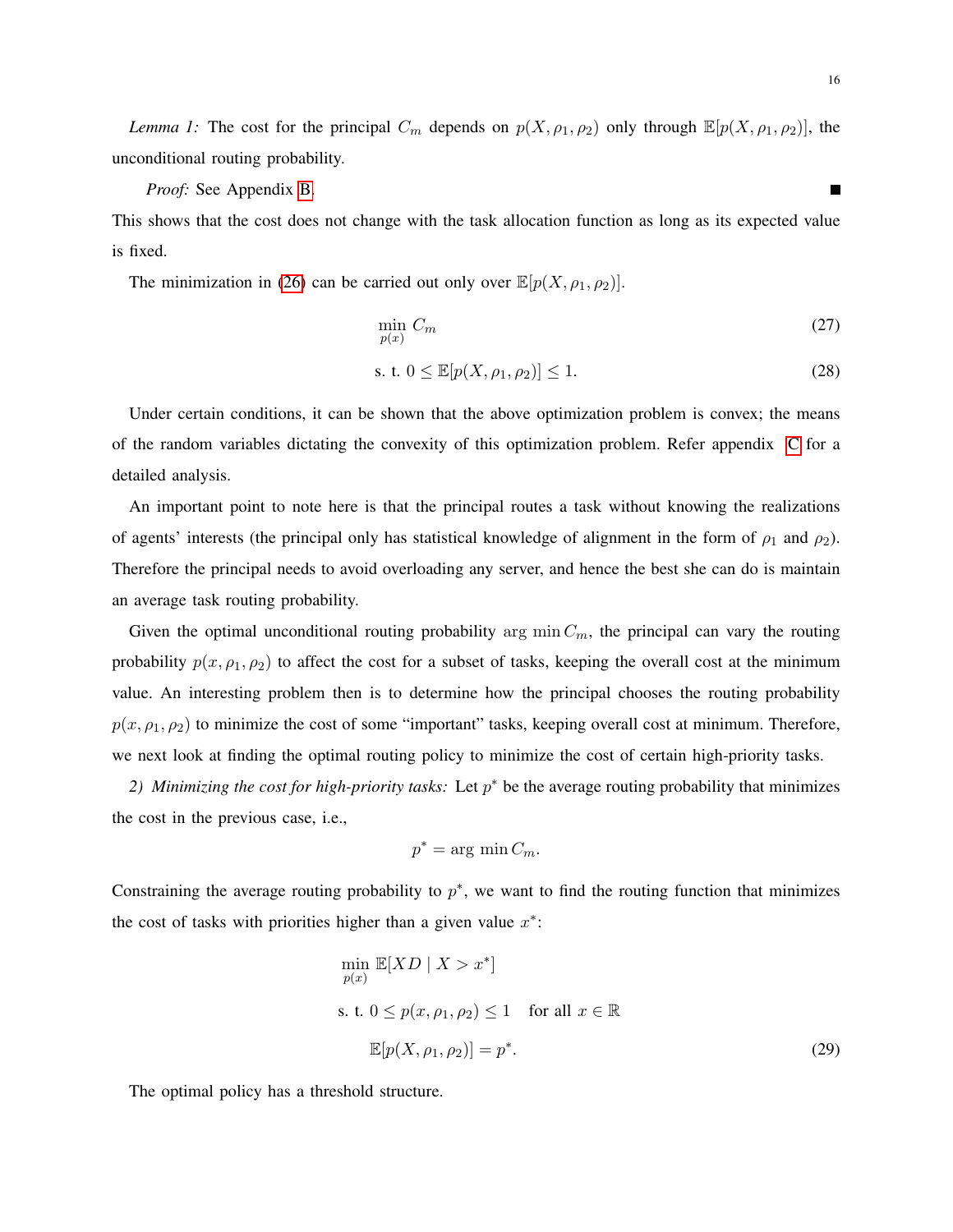*Proposition 2:* The optimal routing policy that satisfies [\(29\)](#page-16-0) is a threshold policy, given by

$$
p(x, \rho_1, \rho_2) = 0, \text{ for } E_{D,1}(x) > E_{D,2}(x),
$$
  

$$
p(x, \rho_1, \rho_2) = 1, \text{ for } E_{D,1}(x) < E_{D,2}(x),
$$
  

$$
p(x, \rho_1, \rho_2) \in [0, 1], \text{ for } E_{D,1}(x) = E_{D,2}(x),
$$

where  $x > x^*$  and  $E_{D,i}(x)$  is the average delay of a task with priority x given it is routed to the ith queue.

*Proof:* See Appendix [D.](#page-28-0)

This is the optimal threshold policy for tasks with priorities greater than  $x^*$ . To find the complete routing function, we use the constraint  $\mathbb{E}[p(X)] = p^*$ . Further, it is shown in Appendix [D](#page-28-0) that  $E_{D,1}(x)$  and  $E_{D,2}(x)$  depend on  $p(x, \rho_1, \rho_2)$  only through  $\mathbb{E}[p(X, \rho_1, \rho_2)]$ .

This shows that by keeping the average routing probability fixed, the principal can vary the routing function so as to vary the cost of a particular subset of tasks, without affecting the overall cost. This turns out to be an added advantage of having two agents, along with the obvious benefit of less cost.

Next, we consider the service rate variation version of the model: agents prioritize tasks according to the principal's interests, but vary their service rates according to their own interests.

## *B. Service rate variation*

An agent's service rate is a function of interest in the task, i.e.,

$$
\mu=\mu(Y_i).
$$

Since the working rate of a person cannot increase as fast as his interest, we assume  $\mu(Y)$  is a concave function. As in [\(17\)](#page-11-1), we assume the following functional form for  $\mu(Y_i)$ :

$$
\mu(Y_i) = \mu_0 + \log(1 + Y_i).
$$

We aim to characterize the impact of diversity in agent interests on the cost to the principal, analyzing performance when the principal has complete knowledge of the agents' interest-realizations. In this setting, we look at several cases based on the correlation between the agents' interests, comparing cost against agents working at a constant rate. Later we consider a more practical setting where the principal has noisy measurements of the agents' interest-realizations. Similar to single-agent service-rate variation, here we assume  $X, Y_1, Y_2$  are marginally uniformly distributed in [0, 1], and that X is independent of  $Y_i, i = 1, 2$ .

 $\blacksquare$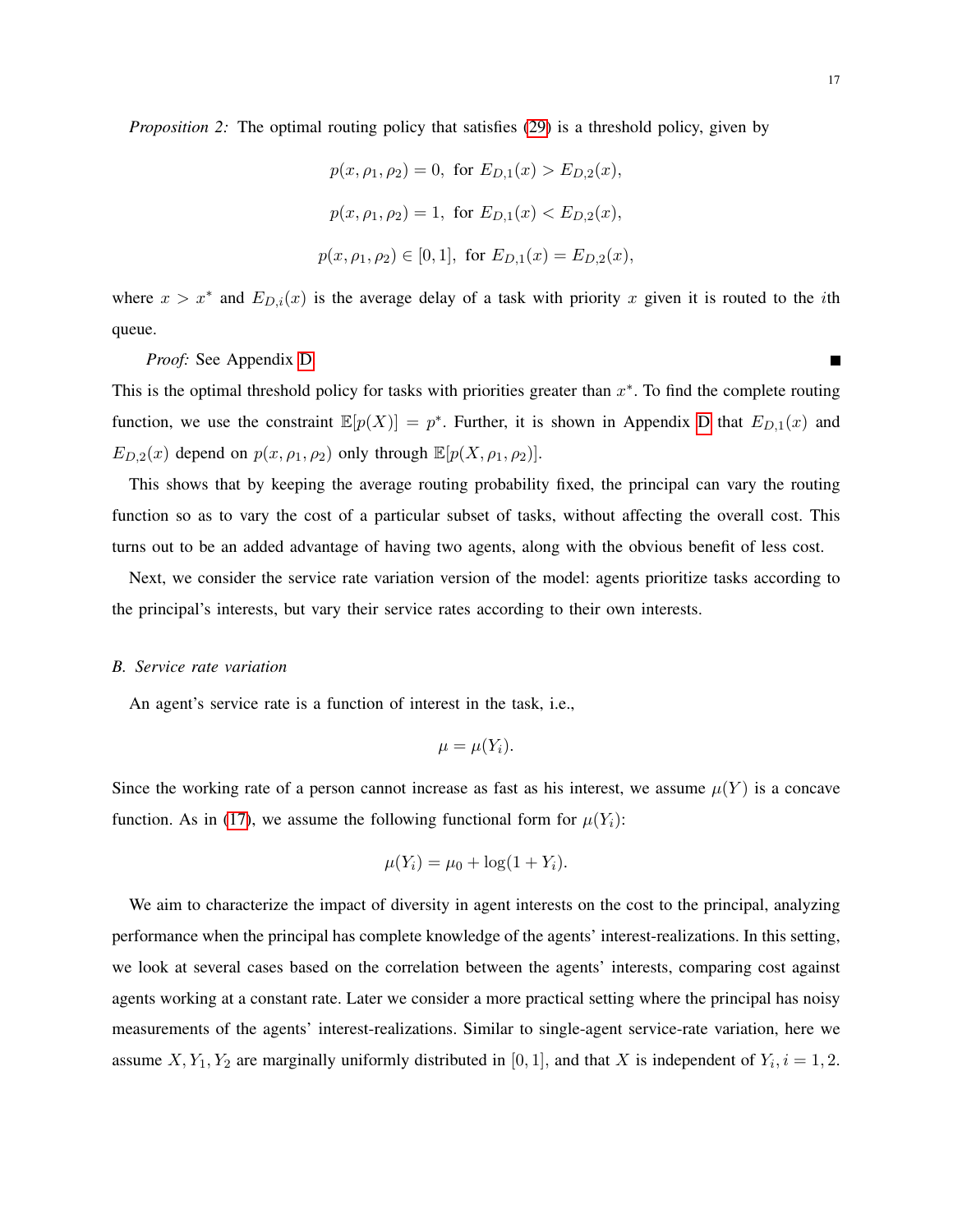To find the complete cost function, recall from [\(20\)](#page-14-0) that the cost function for the two-agent model is:

<span id="page-18-2"></span><span id="page-18-1"></span>
$$
C_m = \mathbb{E}[XD \mid R = 1] \mathbb{P}(R = 1) + \mathbb{E}[XD \mid R = 2] \mathbb{P}(R = 2),
$$
\n(30)

where  $\mathbb{E}[XD \mid R = i]$  is the cost for the tasks routed to the *i*th queue and  $\mathbb{P}(R = i)$  is the unconditional routing probability to the *i*th queue. Once again we see that the joint distribution of  $X$  and  $D$  given the unconditional routing function  $(R = 1)$  is the same as the unconditional joint distribution, since  $(R = 1)$  is independent of both X and D. Using [\(15\)](#page-10-3), for Poisson distribution of task arrival process and geometric distribution of conditional service times,  $\mathbb{E}[XD \mid R = 1]$  can be expanded as

$$
\mathbb{E}[XD \mid R=1] = \int_x x f_X(x) dx \left( \frac{(2\mu_1 - \lambda_{1,x})}{2(\mu_1 - \lambda_{1,x})^2} + \frac{\lambda_{1,x} \mu_1^2 \text{var}(S_1)}{2(\mu_1 - \lambda_{1,x})^2} - \frac{\lambda_{1,x}}{2(\mu_1 - \lambda_{1,x})} \right), \tag{31}
$$

and for the second agent as

$$
\mathbb{E}[XD \mid R=2] = \int_x x f_X(x) dx \left( \frac{(2\mu_2 - \lambda_{2,x})}{2(\mu_2 - \lambda_{2,x})^2} + \frac{\lambda_{2,x} \mu_2^2 \text{var}(S_2)}{2(\mu_2 - \lambda_{2,x})^2} - \frac{\lambda_{2,x}}{2(\mu_2 - \lambda_{2,x})} \right). \tag{32}
$$

where  $\mu_i$  is the service rate of the *i*th agent,  $\lambda_{i,x}$  is the average number of task arrivals in the *i*th queue in a time step with priorities higher than x, and  $var(S_i)$  is the variance of execution times for the *i*th agent.

As the tasks are assigned to the two agents, the distribution of the agent priorities in the queues would be different from their unconditional distributions. Therefore, we denote by random variables  $Z_1$  and  $Z_2$ the agent priorities that reach the first queue and the second queue, respectively. In other words,  $Z_1$  and  $Z_2$  represent the agent priorities of the tasks in the first and the second queue, respectively. Note that the  $X$  values remain the same. To find the cost function for different cases, we first find the distribution of  $Z_1$  and  $Z_2$ . Then we find the values for the unconditional service rates,  $\mu_1$  and  $\mu_2$ , and the variance of the service times,  $var(S_1)$  and  $var(S_2)$ , using the following set of equations:

<span id="page-18-0"></span>
$$
\mathbb{P}(S_i = n) = \mathbb{E} [\mathbb{P}(S_i = n | Z_i)], \ i = 1, 2.
$$
  

$$
\mathbb{P}(S_i = n | Z_i = z) = (1 - \mu(z))^{n-1} \mu(z), \ i = 1, 2.
$$
  

$$
\mu(Z_i) = \mu_0 + \log(1 + Z_i), \ i = 1, 2.
$$
 (33)

where [\(33\)](#page-18-0) follows from the assumption that the conditional service time of a task is geometrically distributed. We then substitute these values in the expression for cost and compare different cost functions by plotting. To obtain numerical values, we use  $\mu_0 = \frac{1}{5}$  $\frac{1}{5}$ .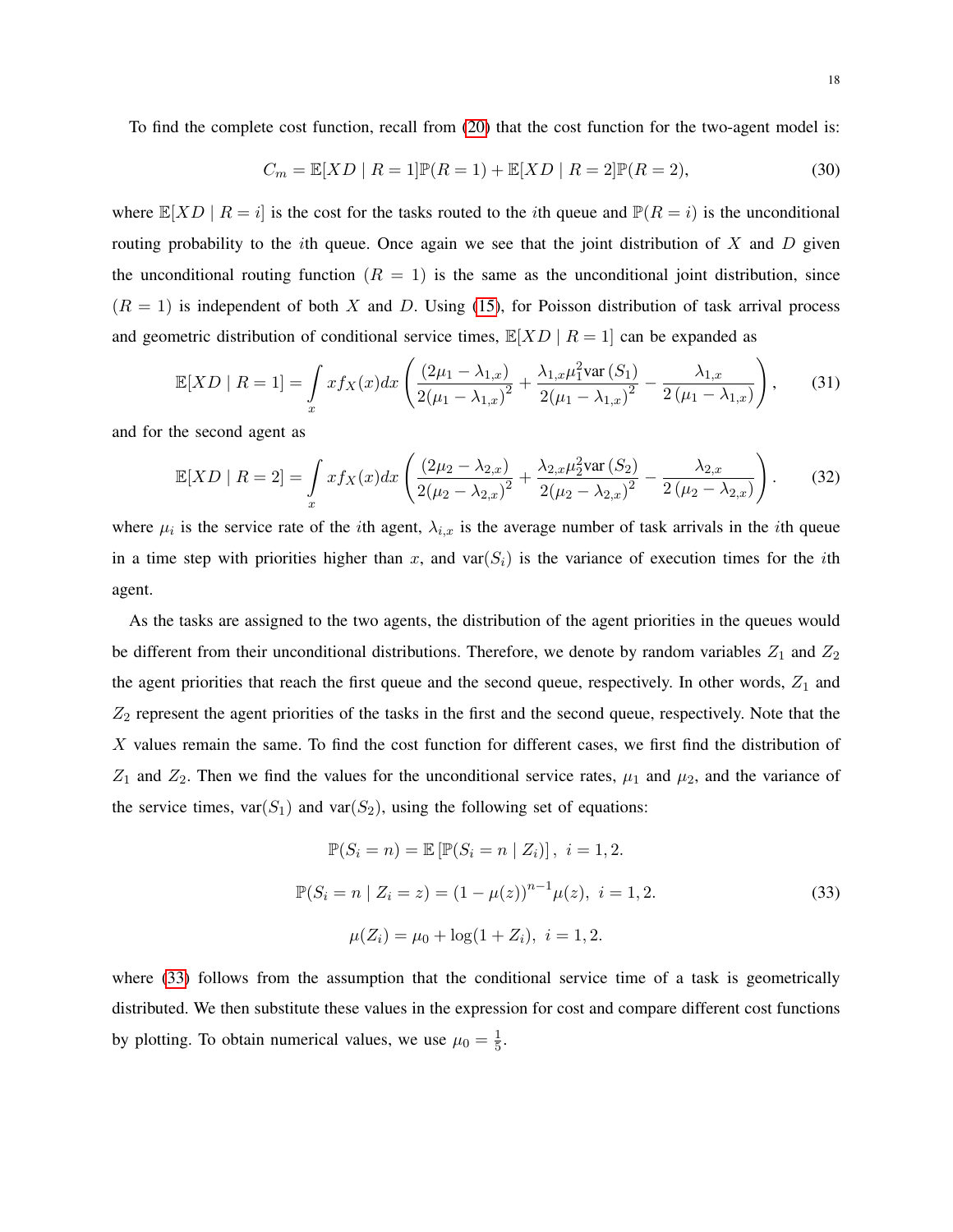*1) Effect of diversity:* We assume that for each task, the principal knows the exact realizations of the agents' interests. We assume the following routing policy for the principal: Each task is routed to the agent who has a higher priority for that task. Then, since  $Y_1$  and  $Y_2$  are identically distributed, we have

<span id="page-19-0"></span>
$$
\mathbb{P}(R = 1) = \mathbb{P}(R = 2) = \frac{1}{2}.
$$

Clearly, the routing policy depends on the relation between the agents' interests. Let us first express  $Z_1$ and  $Z_2$  in terms of  $Y_1$  and  $Y_2$ :

$$
Z_1 = \begin{cases} Y_1, & \text{when } Y_1 > Y_2, \quad \text{w.p. 1} \\ Y_1, & \text{when } Y_1 < Y_2, \quad \text{w.p. 0.} \end{cases}
$$
 (34)

<span id="page-19-1"></span>
$$
Z_2 = \begin{cases} Y_2, & \text{when } Y_2 > Y_1, \quad \text{w.p. 1} \\ Y_2, & \text{when } Y_2 < Y_1, \quad \text{w.p. 0.} \end{cases}
$$
 (35)

Let  $\rho_G$  denote the correlation between the two agents. We analyze this regime for different levels of diversity in the agents' interests.

A) *Perfect diversity* ( $\rho_G = -1$ ): The two agents' interests are completely negatively correlated, *i.e.*,  $Y_2 = 1 - Y_1$ . Using [\(34\)](#page-19-0) and [\(35\)](#page-19-1),

$$
\mathbb{P}(Z_1 \le z) = \mathbb{P}(Y_1 \le z \mid Y_1 > Y_2)
$$
  
=  $\mathbb{P}(Y_1 \le z, Y_1 > \frac{1}{2}) / \mathbb{P}(Y_1 > \frac{1}{2})$   
= 2z - 1.

Similarly,  $\mathbb{P}(Z_2 \leq z) = 2z - 1$ . As a result,  $Z_1, Z_2 \sim \mathcal{U}[\frac{1}{2}]$  $\frac{1}{2}$ , 1]. Once again, computations yield:

<span id="page-19-2"></span>
$$
\mu_i = 0.75
$$
,  $\text{var}(S_i) = 0.5$ ,  $i = 1, 2$ .

B) *Imperfect diversity* ( $\rho_G \in (-1, 0]$ ): Consider next a more realistic case, where the diversity in agents' interests is not perfect. In this case, we model  $Y_1$  and  $Y_2$  as the marginals of a Gaussian copula:

$$
C_{\rho_G}(y_1, y_2) = \int_{-\infty}^{\Phi^{-1}(y_1)} \int_{-\infty}^{\Phi^{-1}(y_2)} \frac{1}{2\pi\sqrt{1-\rho_G^2}} \exp\left(-\frac{s^2 - 2\rho_G st + t^2}{2(1-\rho_G^2)}\right) ds dt, \tag{36}
$$

where  $\Phi^{-1}(\cdot)$  is the quasi-inverse of standard normal distribution, and  $\rho_G$  is the correlation in the bivariate normal distribution. Due to symmetry, the distribution of  $Z_1$  and  $Z_2$  will be the same. We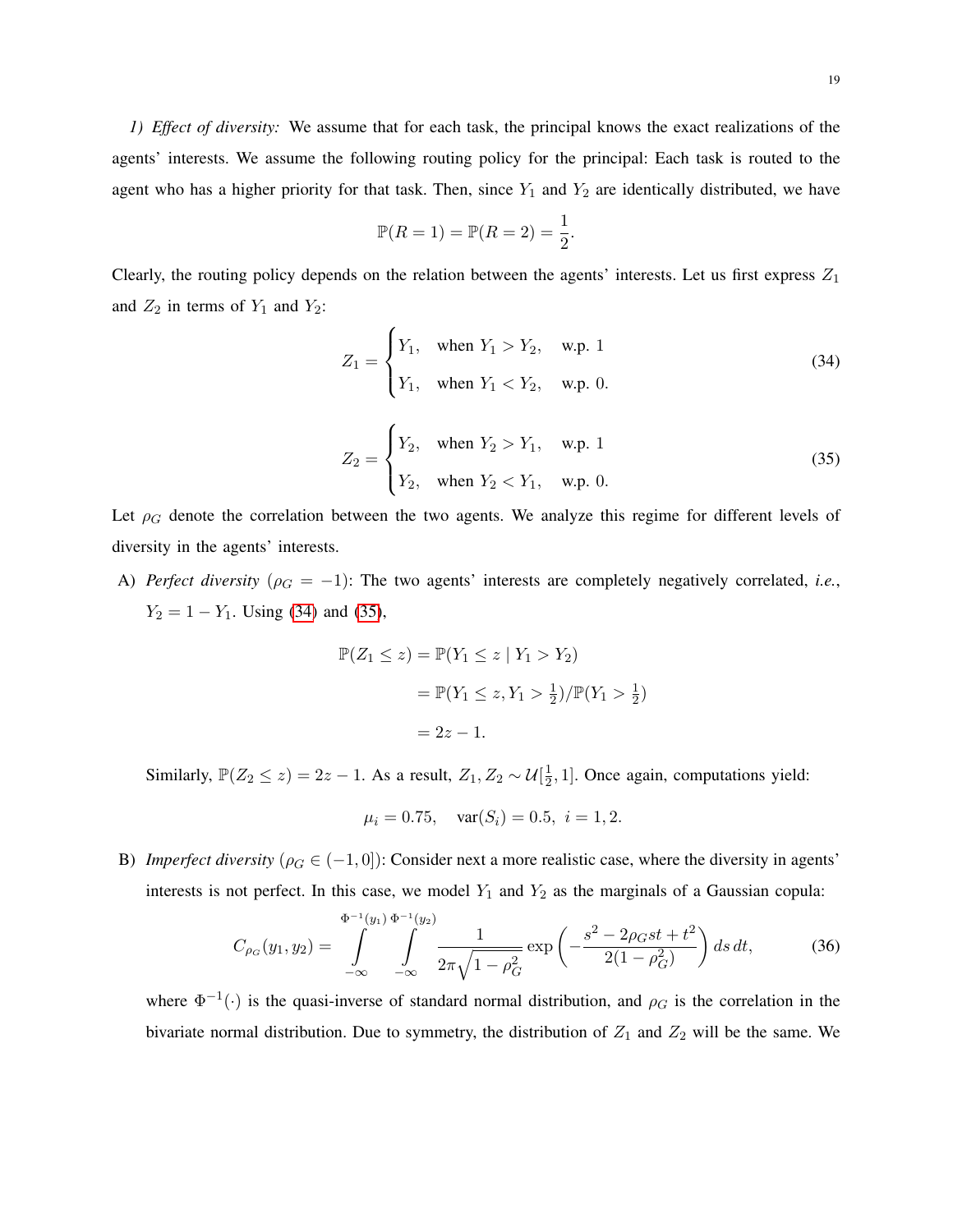compute the service rate and variance of service times for three values of  $\rho_G$ . Using [\(34\)](#page-19-0), [\(35\)](#page-19-1) and [\(36\)](#page-19-2), in Appendix [E](#page-30-0) we obtain the following values of  $\mu$  and var $(S)$ :

$$
\mu_i = 0.68
$$
,  $\text{var}(S_i) = 2.48$ ,  $\rho_G = -0.8$ ,  
\n $\mu_i = 0.59$ ,  $\text{var}(S_i) = 2.73$ ,  $\rho_G = -0.4$ ,  
\n $\mu_i = 0.53$ ,  $\text{var}(S_i) = 2.99$ ,  $\rho_G = 0$ .

For comparison, we consider the setting where agents have constant service rate and assume independent Bernoulli routing for each task with parameter  $p_0$ . By symmetry, we see the minimum cost will be achieved at  $p_0 = \frac{1}{2}$  which yields unconditional service times that are geometrically distributed. We choose the average service rates to be equal to the unconditional average service rates for independent agents. Thus,  $\mu_1 = \mu_2 = 0.53$ , which gives  $var(S_i) = 1.67$ ,  $i = 1, 2$ .

*Plotted results:* Fig. [4](#page-21-0) shows the cost function for different values of correlation between the agent interests, along with the machine (constant service) case, against the arrival rate  $\lambda$ . The fact variance is lower for the machine case compared to the independent agents case is manifested in the form of less cost for the machine case. This is similar to the single-agent model, where the machine case has less cost than the variable agent case. However, note that the cost is significantly lower than the machine case when there is a high level of interest diversity among the agents. This is since one of the agents is often highly interested in each task, and the principal routes to that agent. Therefore, variable agents are desirable for the principal if they have enough diversity, and the principal has knowledge of the diversity. The principal can take advantage of diverse agents interests by routing each task appropriately according to agent interests.

The principal, however, may not have complete knowledge of agents' interest realizations. We therefore consider a principal having quantal measurements of the agents' interests.

*2) Quantal perception of the agents' interest-realizations:* Suppose the principal does not have exact knowledge of the agents' interest-realizations. When interest-realizations are either high or low, the principal can route them correctly, but for intermediate levels of interest, the principal may perceive erroneously. Specifically, suppose the principal correctly perceives high-interest values in the range  $[q, 1]$ and low-interest values in the range  $[0, q]$ . Since the principal is unsure about interest values in the range  $(1-q, q)$ , she makes a random routing decision in this case of erasure. Let p be the probability an 'unsure' task is routed to the first agent. For computation, we consider  $p = \frac{1}{2}$  $\frac{1}{2}$ , implying  $\mathbb{P}(R=1) = \mathbb{P}(R=2) = \frac{1}{2}$ in [\(30\)](#page-18-1). Let us find the cost function, considering perfect negative correlation among the agent interests.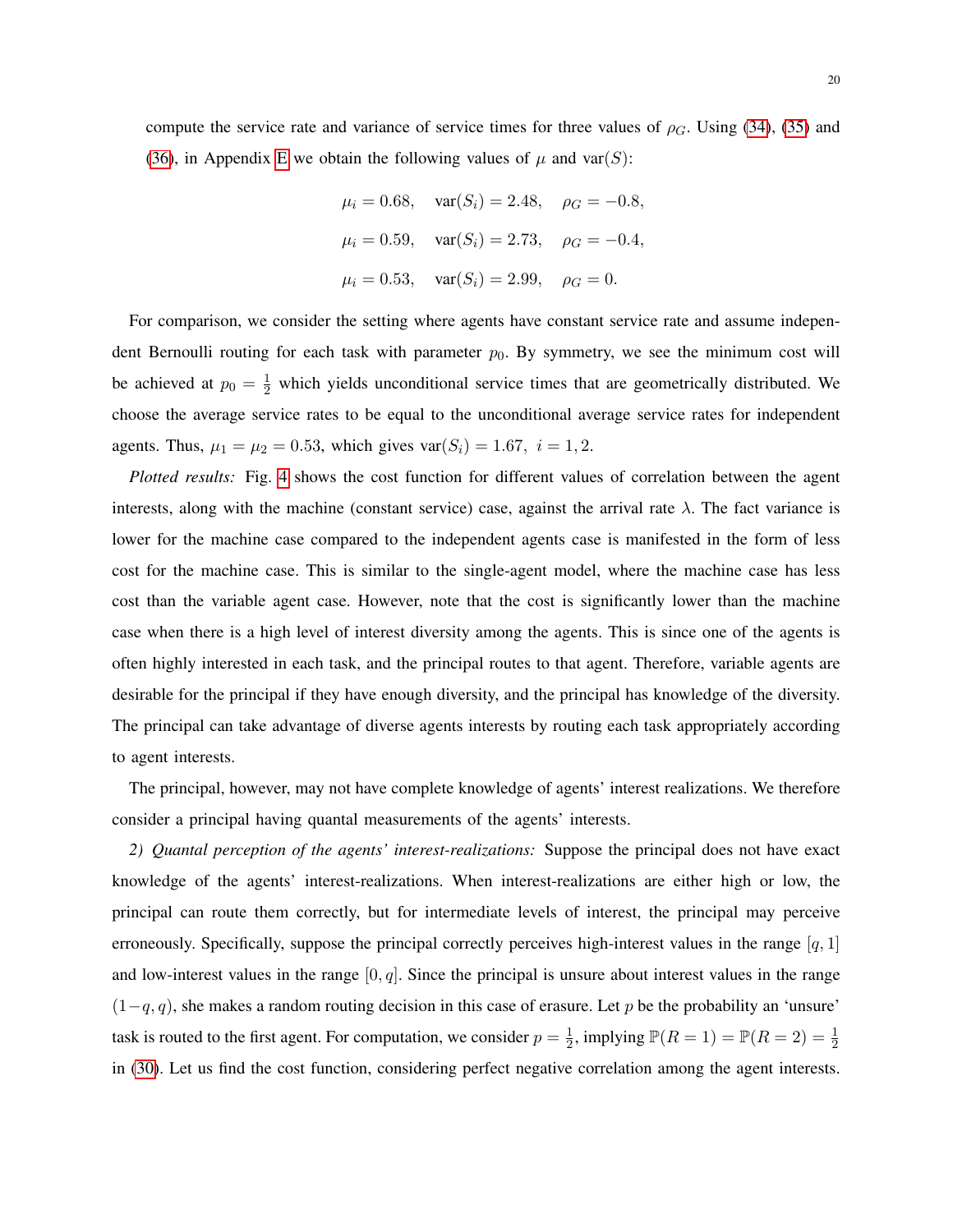

<span id="page-21-0"></span>Fig. 4. Cost as a function of the arrival rate  $\lambda$  to show the effect of diversity among agents' interests: *(a)* Machine case (constant), *(b)* Independent agents ( $\rho_G = 0$ ), *(c),(d)* Imperfect negative correlation ( $\rho_G = -0.8$ ,  $\rho_G = -0.4$ ), *(e)* Completely diverse agents ( $\rho_G = -1$ )

We first compute the distributions of  $Z_1$  and  $Z_2$ . Observe that  $Z_1$  can be written as

$$
Z_1 = \begin{cases} Y_1, & \text{when } Y_1 \in [q, 1], \text{ w.p. 1} \\ Y_1, & \text{when } Y_1 \in [1 - q, q], \text{ w.p. } \frac{1}{2}. \end{cases}
$$

Therefore,  $Z_1$  is uniform in both intervals. After normalizing:

<span id="page-21-1"></span>
$$
f_{Z_1}(z) = \begin{cases} 2, & z \in [q, 1] \\ 1, & z \in [1-q, q]. \end{cases}
$$

Since, the region of uncertainty is symmetric, and  $Y_2 = 1 - Y_1$ , the distribution of  $Z_2$  is the same as  $Z_1$ and the cost function will be equal for both queues. With computation, we can find  $\mu$  and var(S), which will be functions of  $q$ . Therefore, the cost function for this case will be a function of  $q$  as well.

What happens as the number of agents increases? The cost obviously decreases with an increase in the number of agents. In addition, as the following proposition shows, the dependence of cost on  $\lambda$  vanishes as the number of agents goes to infinity, while the sojourn time of a task approaches its service time.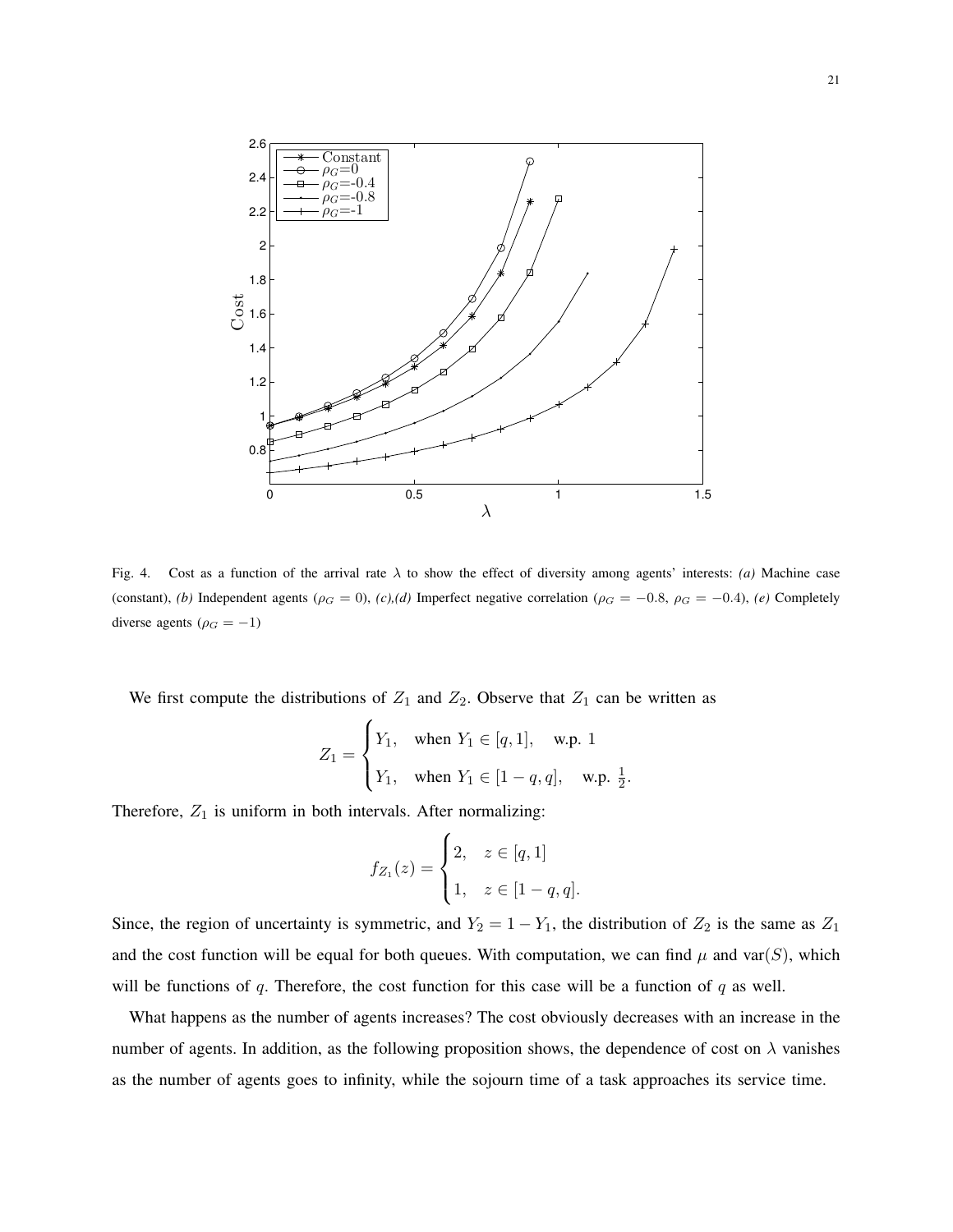

<span id="page-22-0"></span>Fig. 5. Cost as a function of  $\lambda$  for different values of q along with the machine case and the asymptotic case, showing the effect of principal's knowledge about the agents' interest-realizations. Note that  $q = 1$  and  $q = 0.5$  correspond to  $\rho_G = 0$  and  $\rho_G = -1$  in Fig. [4,](#page-21-0) respectively.

*Proposition 3:* The asymptotic cost  $C_{\infty}$  is given by

$$
C_{\infty} = \frac{1}{2\mu(y)} \bigg|_{y=1},
$$

which implies that each task receives the maximum service rate in the asymptotic case.

*Proof:* See Appendix [F.](#page-31-0)

As the number of agents increases, the service rate of each task approaches to the maximum possible value. Again, when there is high diversity in the agents' interests, and the principal is aware of it, the principal can obtain higher working rate for each task.

*3) Plotted results:* Fig. [5](#page-22-0) plots cost functions for different values of erasure threshold q along with the machine case, for the same  $\lambda$ . Note that  $q = 1$  corresponds to random routing due to fully incomplete knowledge of agents' interest-realizations. This is equivalent to the case when the principal has exact knowledge of the agents' interest realizations while the agents' interests are independent. A similar correspondence holds between  $q = 0.5$  and  $\rho_a = -1$ .

Evidently, the  $q = 1$  curve performs worse than the machine case, while  $q = 0.5$  performs much better.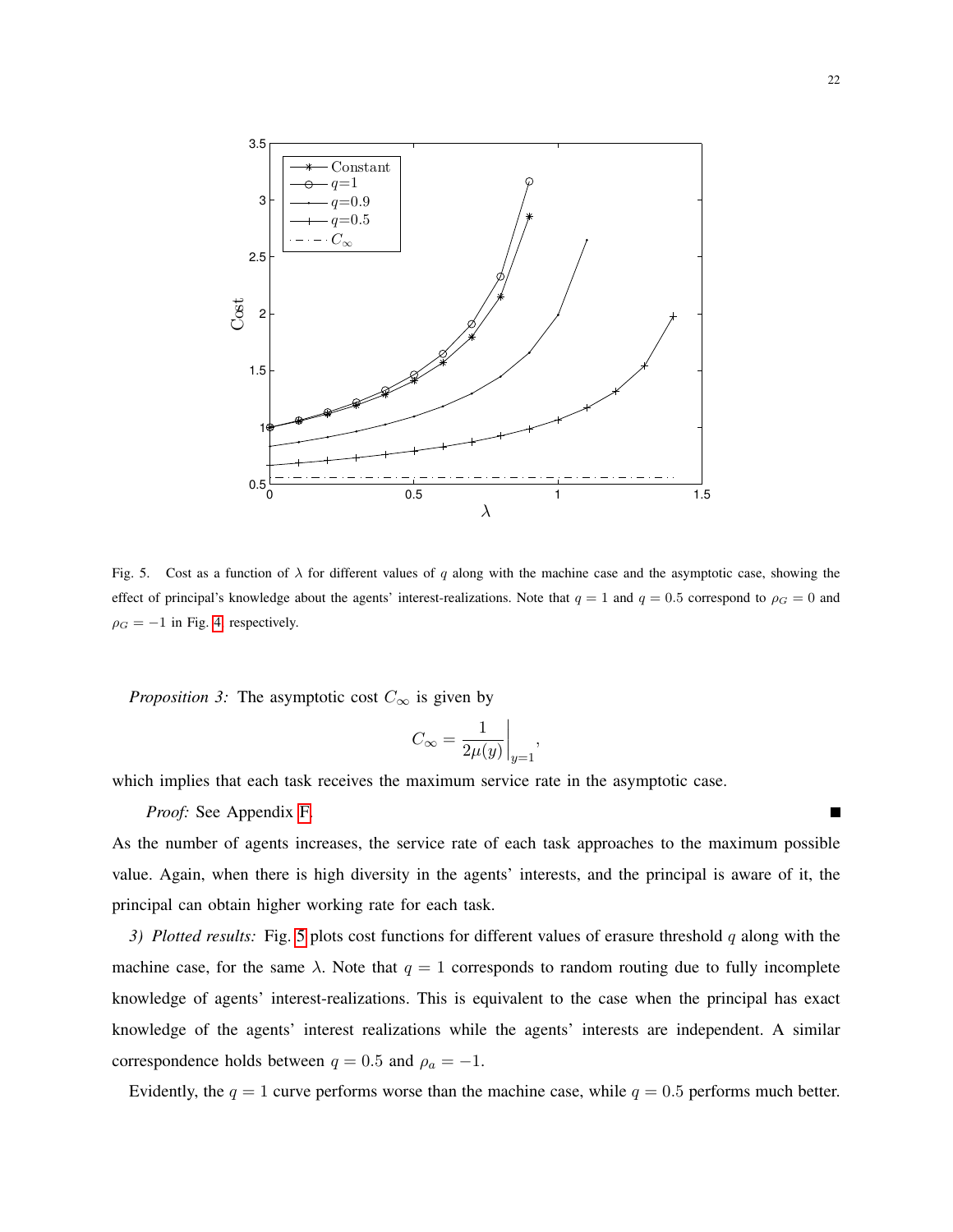This shows that the diversity in the agents' interests is favorable for the principal if the principal is aware of it, but can be undesirable otherwise. Notice also that the cost function for  $q = 0.9$  is less than the machine case. This shows that when there is high diversity, the principal needs to route correctly only a few high priority tasks.

# V. CONCLUSION

Motivated by the fact that people perform routine tasks by prioritizing them, we viewed the human priority queue from a principal-agent perspective. For the single-agent setting, our model serves to quantify the effect of misalignment between the priorities of the task sender and the receiver. In particular, we characterize how the cost to the sender varies with the correlation between the agent's and the principal's interests, and with the prioritizing function chosen by the agent. We established that while it is favorable for the principal to have an agent with high intrinsic alignment, it is possible for the principal to attract the agent in her favor by means of extrinsic motivation, if the agent is not intrinsically well-aligned with the principal. We also argued that humans typically have a larger variance in task execution compared to machines, due to interests that govern their functioning. Lastly, we obtained an interesting structural property of the incentive that the principal offers to the agent as an extrinsic motivation.

In the two-agent setting, we established that the optimal task assignment policy that minimizes the cost for all the tasks depends only on the average routing probability. In addition, we showed that a task assignment policy can be chosen to affect a subset of the task without changing the overall cost. Finally, we showed that unlike the one-agent case, variability in human interests can be potentially favorable to the principal and proved that a workforce with diverse interests is beneficial if the principal can identify it, but otherwise not.

Validating these qualitative results certainly necessitates justifying robustness of the mathematical model used. As such, we emphasize that while the exact mathematical model may not precisely capture the realworld scenario, the arguments and results we have adopted capture the basic essence of the principal-agent queuing problem in ways that are described in the behavioral and social sciences.

# <span id="page-23-0"></span>APPENDIX A

# PROOF OF PROPOSITION [1](#page-13-0)

Recall Fig. [2,](#page-10-0) which relates cost C to alignment  $\rho$ . Also recall the utility function for the principal is  $U = -\beta - \theta C(f(\beta))$ , where  $\beta$  is the incentive paid to the agent,  $\theta$  is the per unit weighted sojourn time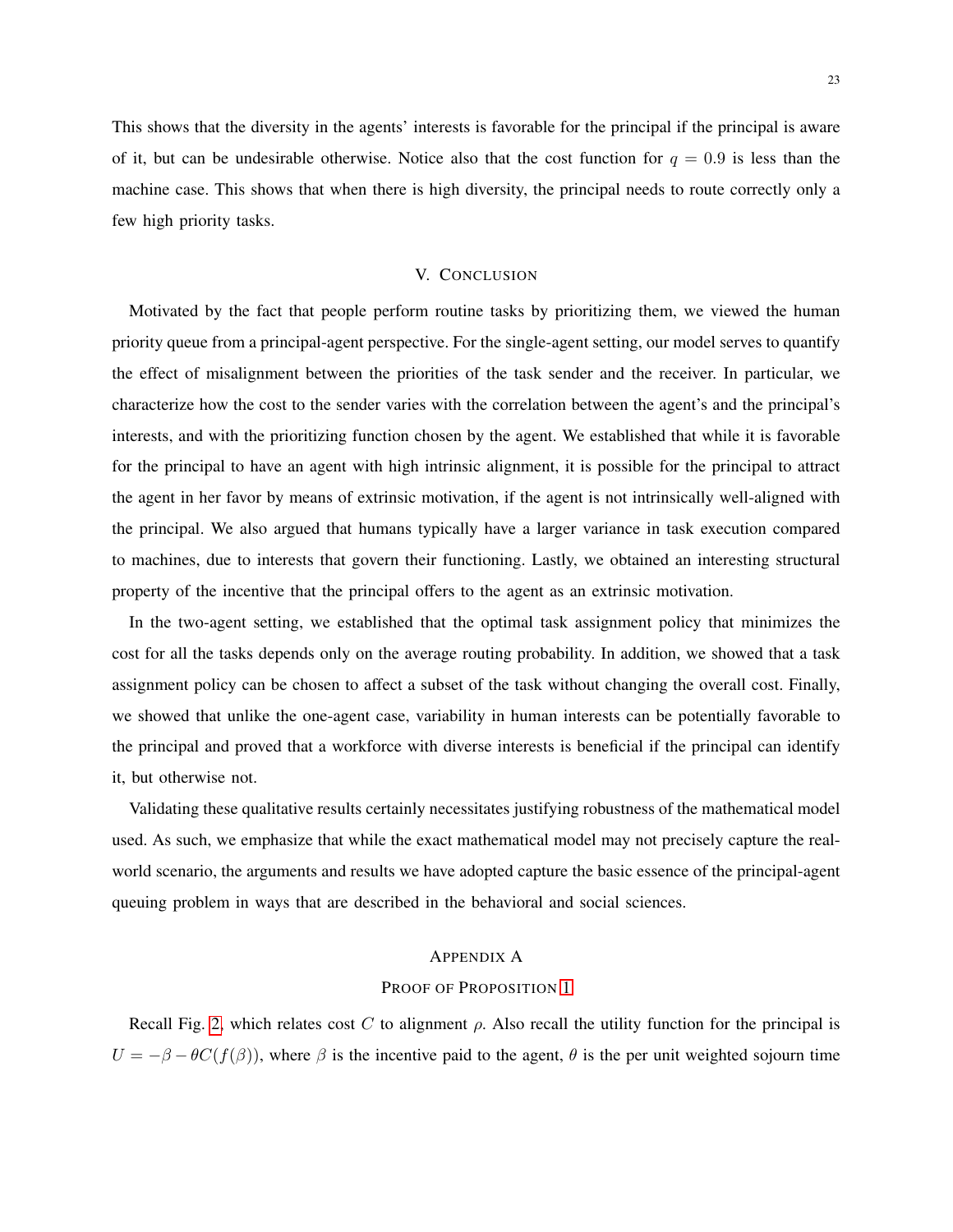cost, and  $C(\cdot)$  is the cost function given in [\(12\)](#page-8-0).  $C(\cdot)$  is simply  $C(\cdot) = C_1 \rho_{x,z}$ , where  $C_1$  is a negative constant given by

$$
C_1 = \int_{z=-\infty}^{\infty} \left( \frac{1}{\sqrt{2\pi}} \exp\left(\frac{-z^2}{2}\right) \right) \left( z \frac{2\mu - 2\mu\lambda Q(z) + \lambda^2 Q^2(z)}{2(\mu - \lambda Q(z))^2} \right) dz,
$$

and  $\rho_{x,z}$  is the correlation between the principal's and agent's interests. Taking  $\gamma = f(\beta)$ , and using the expression for  $\rho_{x,z}$  in [\(9\)](#page-7-4), the utility function is:

$$
U = -\beta - \theta \frac{C_1(\gamma + \rho(1 - \gamma))}{\sqrt{\gamma^2 + (1 - \gamma)^2 + 2\rho\gamma(1 - \gamma)}}.
$$

Let  $\beta^*$  be the optimum incentive and  $\gamma^* = f(\beta^*)$ . Recalling f is an increasing function, we need to show  $\beta^*$  is a non-increasing function of  $\rho$ . Consider the following:

$$
\max_{\beta^*} U = -\beta^* - \theta \frac{C_1 (\gamma^* + \rho (1 - \gamma^*))}{\sqrt{\gamma^{*2} + (1 - \gamma^*)^2 + 2\rho \gamma^* (1 - \gamma^*)}}
$$

.

At  $\rho = -1$ ,

$$
\max_{\beta^*} U \bigg|_{\rho=-1} = -\beta^* - \theta \frac{C_1 (2\gamma^* - 1)}{|2\gamma^* - 1|}.
$$

Since  $C_1$  is negative,

$$
\arg\max_{\gamma^*} U\bigg|_{\rho=-1} = \left(\frac{1}{2}\right)^+
$$

Now, for all values of  $\gamma > \frac{1}{2}$ , cost is a decreasing function of  $\rho$ . This implies  $\argmax_{\gamma^*} U$  does not increase with increase in  $\rho$ . Since  $\gamma^*$  is an increasing function of  $\beta^*$ , the result follows.

## <span id="page-24-0"></span>APPENDIX B

## PROOF OF LEMMA [1](#page-15-1)

From [\(20\)](#page-14-0), the cost function for the two-agent case is

$$
C_m = \mathbb{E}[XD \mid R = 1] \mathbb{P}(R = 1) + \mathbb{E}[XD \mid R = 2] \mathbb{P}(R = 2), \tag{37}
$$

.

where  $\mathbb{P}(R = i)$  is the unconditional routing probability to the *i*th queue, and  $\mathbb{E}[XD|R = i]$  is the cost for tasks in the ith queue. We develop the proof for the first queue, and the proof for the second queue will follow identically. Using [\(21\)](#page-15-2), the cost for the tasks in the first queue is

$$
\mathbb{E}[XD \mid R = 1] = \int_{y} \left( \mu_x + \rho_1 \frac{\sigma_x}{\sigma_y} (y - \mu_{1,y}) \right) \left( \frac{2\mu_1 - 2\mu_1 \lambda_{1,y} + \lambda_{1,y}^2}{2(\mu_1 - \lambda_{1,y})^2} \right) f_{Y_1}(y) \, dy, \tag{38}
$$

where  $\mu_x$  and  $\mu_{1,y}$  are the means of X and Y<sub>1</sub> respectively,  $\sigma_x^2$  and  $\sigma_y^2$  are the respective variances,  $\rho_1$ is the correlation coefficient,  $\mu_1$  is the unconditional service rate, and  $\lambda_{1,y}$  is the average number of task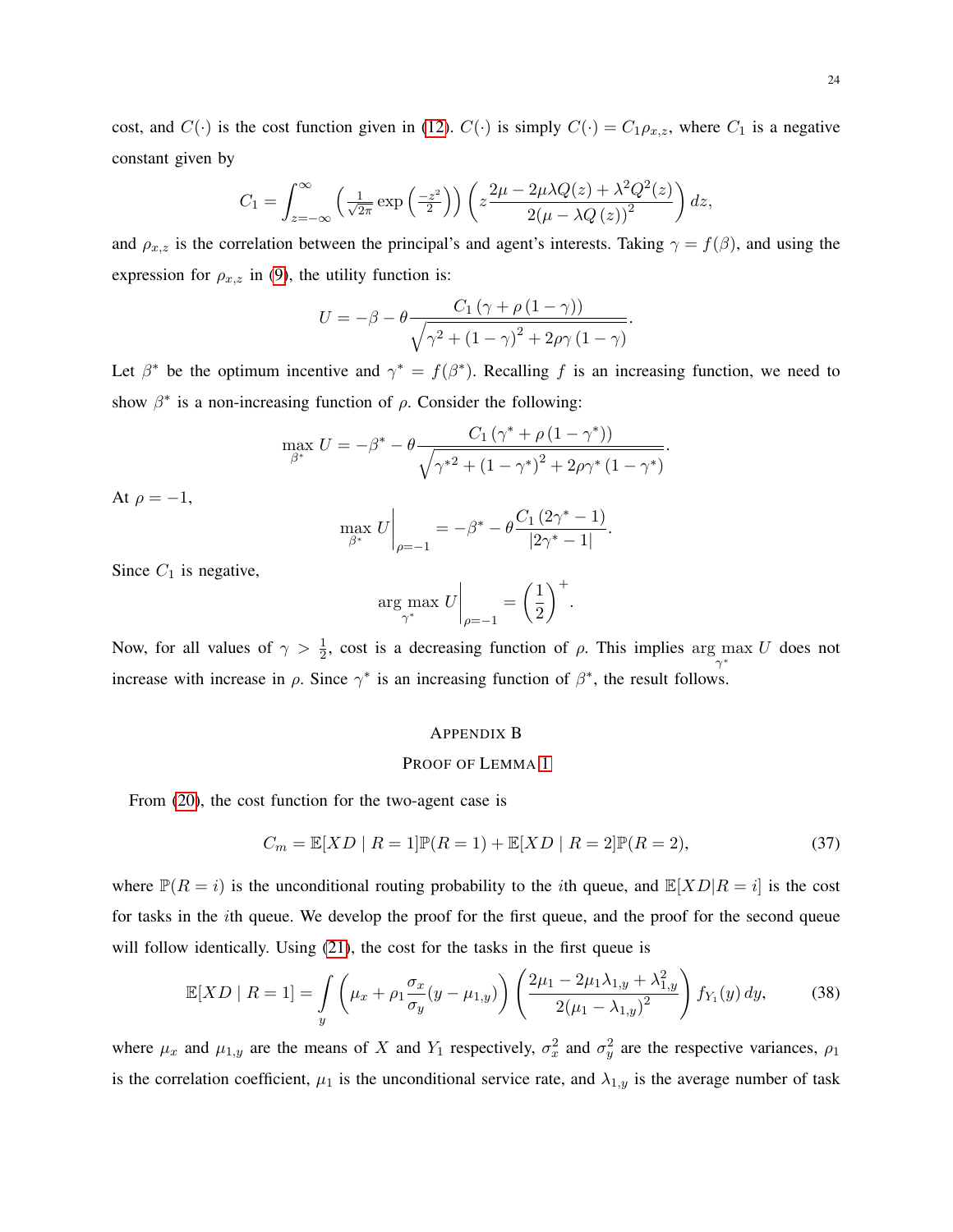arrivals in a time step with priorities higher than  $Y_1 = y$ . Note that none of these variables except  $\lambda_{1,y}$ can depend on  $p(x)$ . Therefore, let us derive the expression for  $\lambda_{1,y}$ .

Let  $\Lambda_{1,y}(z)$  be the generating function for the number of tasks that arrive to the first queue in a time slot with priorities higher than  $Y_1 = y$ . Denote by  $E_y(k)$  the event that k tasks arrive to the first queue in a time slot with priorities higher than  $Y_1 = y$ . Then,

<span id="page-25-3"></span><span id="page-25-0"></span>
$$
\Lambda_{1,y}(z) = \sum_{k=0}^{\infty} \mathbb{P}\left(E_y(k)\right) z^k.
$$
\n(39)

Note that  $\mathbb{P}(E_y(k))$  can be written as

$$
\mathbb{P}\left(E_y(k)\right)
$$
\n
$$
= \sum_{n=k}^{\infty} \mathbb{P}\left(E_y(k) \mid E_1(n)\right) \mathbb{P}\left(E_1(n)\right)
$$
\n
$$
= \sum_{n=k}^{\infty} \mathbb{P}\left(E_y(k) \mid E_1(n)\right) \sum_{m=n}^{\infty} \mathbb{P}\left(E_1(n) \mid E(m)\right) \mathbb{P}\left(E(m)\right). \tag{40}
$$

where we define the events  $E_1(n)$  and  $E(m)$  as:  $E_1(n) \triangleq n$  tasks arrive to the first queue in a time slot, and  $E(m) \triangleq m$  tasks arrive to the principal in a time slot.

Let  $p_y$  be the probability that an arriving task has a priority higher than  $Y_1 = y$ . Then,

<span id="page-25-1"></span>
$$
\mathbb{P}\left(E_y(k) \mid E(n)\right) = \binom{n}{k} (p_y)^k (1 - p_y)^{n-k}.\tag{41}
$$

Let  $a(m)$  be the probability that m tasks arrive to the principal in a time slot. Let  $\Lambda(z)$  be the generating function for the number of task arrivals to the principal in a time slot, so that

$$
\Lambda(z) = \sum_{m=0}^{\infty} a(m) z^m.
$$

Recall from [\(25\)](#page-15-3) that  $\mathbb{E}[p(X, \rho_1, \rho_2)]$  is the unconditional probability of routing a task to the first agent, which for brevity we denote by  $q$ .

<span id="page-25-2"></span>
$$
\mathbb{P}\left(E_1(n) \mid E(m)\right)
$$

$$
= {m \choose n} q^n (1-q)^{m-n}.
$$
 (42)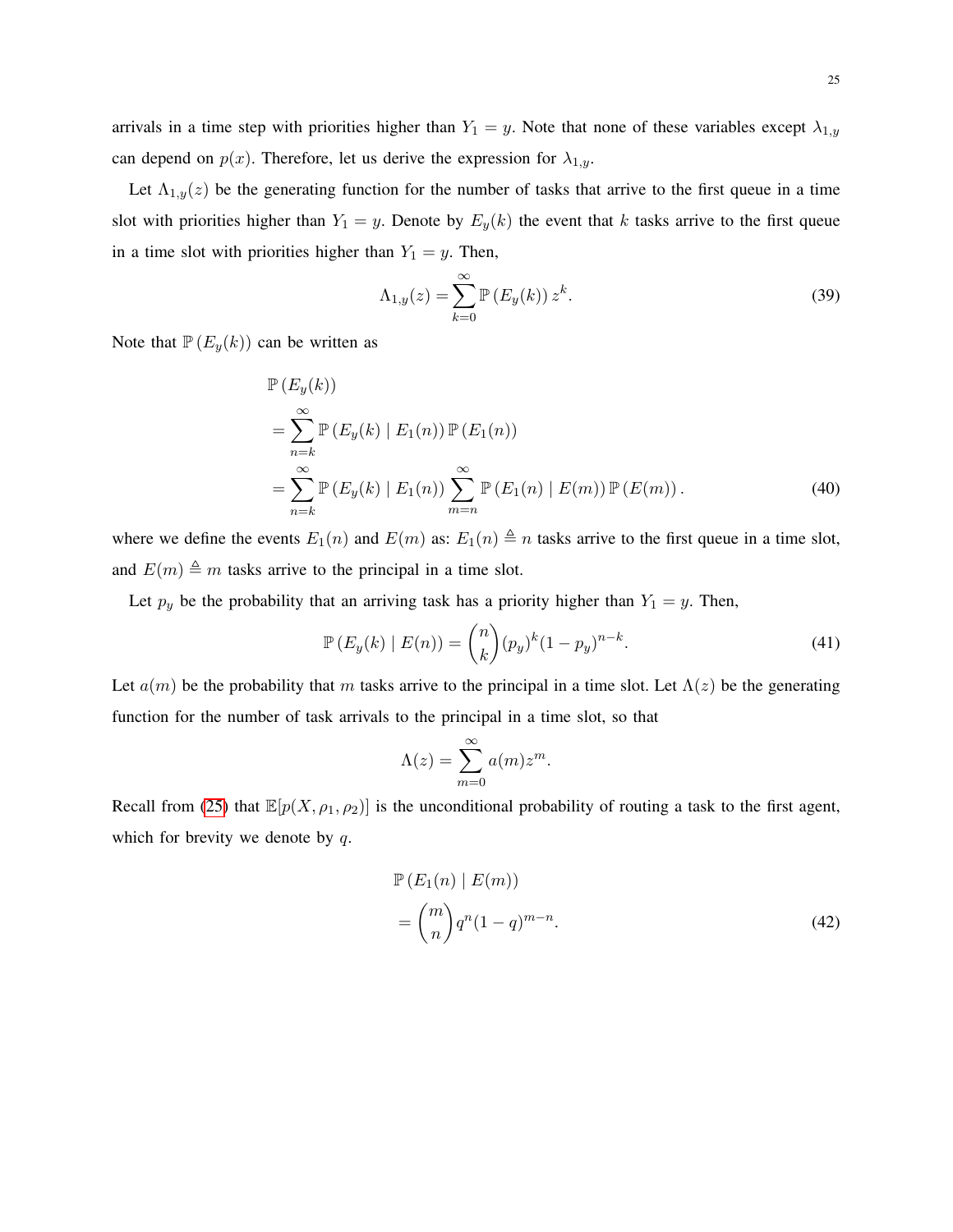Substituting  $(40)$ ,  $(41)$  and  $(42)$  in  $(39)$  gives

$$
\Lambda_{1,y}(z) \n= \sum_{k=0}^{\infty} z^k \sum_{n=k}^{\infty} {n \choose k} (p_y)^k (1-p_y)^{n-k} \sum_{m=n}^{\infty} a(m) {m \choose n} q^n (1-q)^{m-n} \n= \sum_{m=0}^{\infty} a(m) \sum_{n=0}^m \left( \sum_{k=0}^n {n \choose k} (p_y)^k (1-p_y)^{n-k} z^k \right) {m \choose n} q^n (1-q)^{m-n} \n= \sum_{m=0}^{\infty} a(m) \sum_{n=0}^m (zp_y + 1 - py)^n {m \choose n} q^n (1-q)^{m-n} \n= \sum_{m=0}^{\infty} a(m) ((zp_y + 1 - py) q)^m \n= \Lambda ((zp_y + 1 - py) (\mathbb{E}[p(X, \rho_1, \rho_2)])),
$$

where (a) is obtained by substituting back  $q = \mathbb{E}[p(X, \rho_1, \rho_2)]$ . As a result,

$$
\lambda_{1,y} = \Lambda'_{1,y}(z) = \lambda p_y \mathbb{E}\left[p(X,\rho_1,\rho_2)\right]
$$
\n(43)

and similarly

$$
\lambda_{2,y} = \Lambda'_{2,y}(z) = \lambda p_y \left(1 - \mathbb{E}\left[p(X, \rho_1, \rho_2)\right]\right). \tag{44}
$$

Therefore, the overall cost function depends on  $p(x)$  only through  $\mathbb{E}[p(X, \rho_1, \rho_2)].$ 

# <span id="page-26-2"></span><span id="page-26-1"></span>APPENDIX C

## ON THE CONVEXITY OF MULTI-AGENT COST FUNCTION

<span id="page-26-0"></span>*Proposition 4:*  $C_m$  is a convex function of  $\mathbb{E}[p(X, \rho_1, \rho_2)]$  when  $\mu_x - \mu_{y_i}$  is sufficiently large.

*Proof:* Let  $q = \mathbb{E}[p(X, \rho_1, \rho_2)]$ . Using [\(20\)](#page-14-0), we expand  $C_m$  as follows

$$
C_m = \mathbb{E}[XD \mid R = 1] \mathbb{P}(R = 1) + \mathbb{E}[XD \mid R = 2] \mathbb{P}(R = 2),\tag{45}
$$

where, as before,  $\{R = i\}$  is the event that a task is routed to the *i*th queue, and  $\mathbb{E}[XD \mid R = i]$  is the cost for tasks in the ith queue, given by

$$
\mathbb{E}[XD \mid R = i] = \int\limits_{y} \left( \mu_x + \rho_i \frac{\sigma_x}{\sigma_{yi}} (y - \mu_{yi}) \right) \left( \frac{2\mu_i - 2\mu_i \lambda_{yi} + \lambda_{yi}^2}{2(\mu_i - \lambda_{yi})^2} \right) f_{Y_i}(y) \, dy. \tag{46}
$$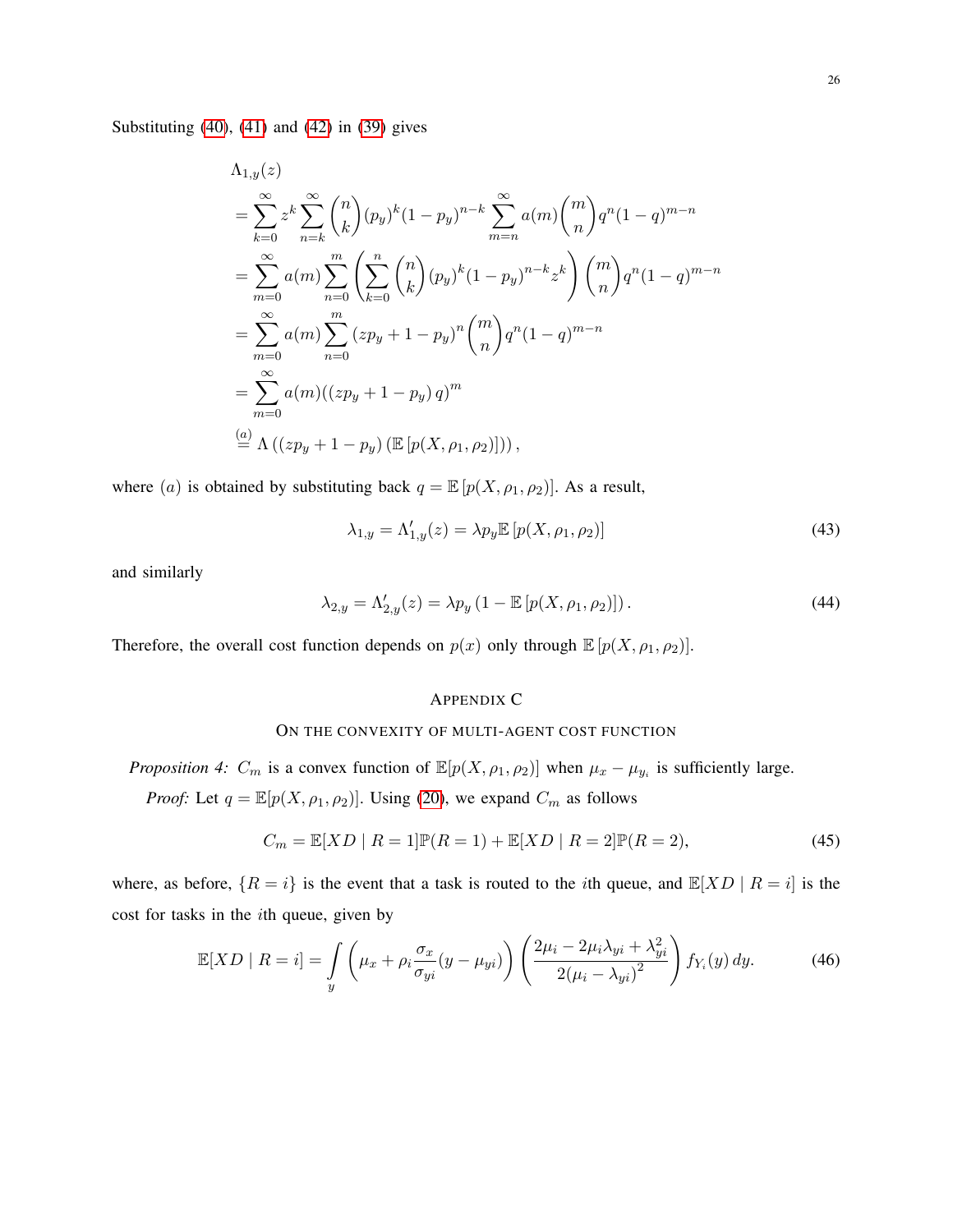For brevity, and without loss of generalization, let  $\sigma_x = \sigma_{y_i} = 1$ . For convexity, we must show that the second derivative of [\(45\)](#page-26-1) is non-negative. Substituting [\(46\)](#page-26-2) in [\(45\)](#page-26-1) and differentiating gives

$$
\frac{d^2C_m}{dq^2} = 4 \int_{y} (\mu_x + \rho_1(y - \mu_{y_1})) \left( \frac{(2\mu - \mu^2) \lambda Q(y - \mu_{y_1})}{2(\mu - \lambda q Q(y - \mu_{y_1}))^3} \right) f_{Y_1}(y) dy
$$
  
+  $6q \int_{y} (\mu_x + \rho_1(y - \mu_{y_1})) \left( \frac{(2\mu - \mu^2) \lambda^2 Q^2 (y - \mu_{y_1})}{2(\mu - \lambda q Q(y - \mu_{y_1}))^4} \right) f_{Y_1}(y) dy$   
+  $4 \int_{y} (\mu_x + \rho_2(y - \mu_{y_2})) \left( \frac{(2\mu - \mu^2) \lambda Q (y - \mu_{y_2})}{2(\mu - \lambda (1 - q) Q(y - \mu_{y_2}))^3} \right) f_{Y_2}(y) dy$   
+  $6(1-q) \int_{y} (\mu_x + \rho_2(y - \mu_{y_2})) \left( \frac{(2\mu - \mu^2) \lambda^2 Q^2 (y - \mu_{y_2})}{2(\mu - \lambda (1 - q) Q(y - \mu_{y_2}))^4} \right) f_{Y_2}(y) dy.$  (47)

Consider the first term:

<span id="page-27-1"></span><span id="page-27-0"></span>
$$
4\int\limits_{y} \left(\mu_x + \rho_1(y - \mu_{y_1})\right) \left(\frac{(2\mu - \mu^2)\lambda Q(y - \mu_{y_1})}{2(\mu - \lambda qQ(y - \mu_{y_1}))^3}\right) f_{Y_1}(y) \, dy. \tag{48}
$$

To show that [\(48\)](#page-27-0) is positive, we write the following inequality:

<span id="page-27-2"></span>
$$
\int_{y} (\mu_x + \rho_1(y - \mu_{y_1})) \left( \frac{(2\mu - \mu^2) \lambda Q(y - \mu_{y_1})}{2(\mu - \lambda p_0 Q(y - \mu_{y_1}))^3} \right) f_{Y_1}(y) dy
$$
\n
$$
\geq \frac{(2\mu - \mu^2) \lambda}{\mu^3} \int_{y} (\mu_x + \rho_1(y - \mu_{y_1})) Q(y - \mu_{y_1}) f_{Y_1}(y) dy.
$$
\n(49)

Using similar inequalities, [\(47\)](#page-27-1) can be written as

$$
\frac{d^2C_m}{dq^2} \ge \frac{(2\mu - \mu^2)\lambda}{2\mu^3} \left( 2 \int_y (\mu_x + \rho_1(y - \mu_{y_1})) Q(y - \mu_{y_1}) f_{Y_1}(y) dy + \frac{3q\lambda}{\mu} \int_y (\mu_x + \rho_1(y - \mu_{y_1})) Q(y - \mu_{y_1}) f_{Y_1}(y) dy + 2 \int_y (\mu_x + \rho_2(y - \mu_{y_2})) Q(y - \mu_{y_2}) f_{Y_2}(y) dy + \frac{3(1-q)\lambda}{\mu} \int_y (\mu_x + \rho_2(y - \mu_{y_2})) Q(y - \mu_{y_2}) f_{Y_2}(y) dy \right)
$$
(50)

 $f_{Y_i}(y)$  is symmetric about  $\mu_{y_i}$  with equal values on both the sides.  $Q(y - \mu_{y_i})$  is a decreasing function for all y. As a result, [\(49\)](#page-27-2) is positive if  $(\mu_x - \rho_i \mu_{y_i})$  takes sufficiently large value. A sufficient condition for this to happen is when  $(\mu_x - \mu_{y_i})$  takes sufficiently large value for any  $\mu_{y_i}$ . For this particular example, where  $\sigma_x = \sigma_{y_i} = 1$ , we find using numerical computation that a threshold for sufficiently large is given by  $(\mu_x - \mu_{y_i}) > \frac{2}{3}$  $\frac{2}{3}$ . ٠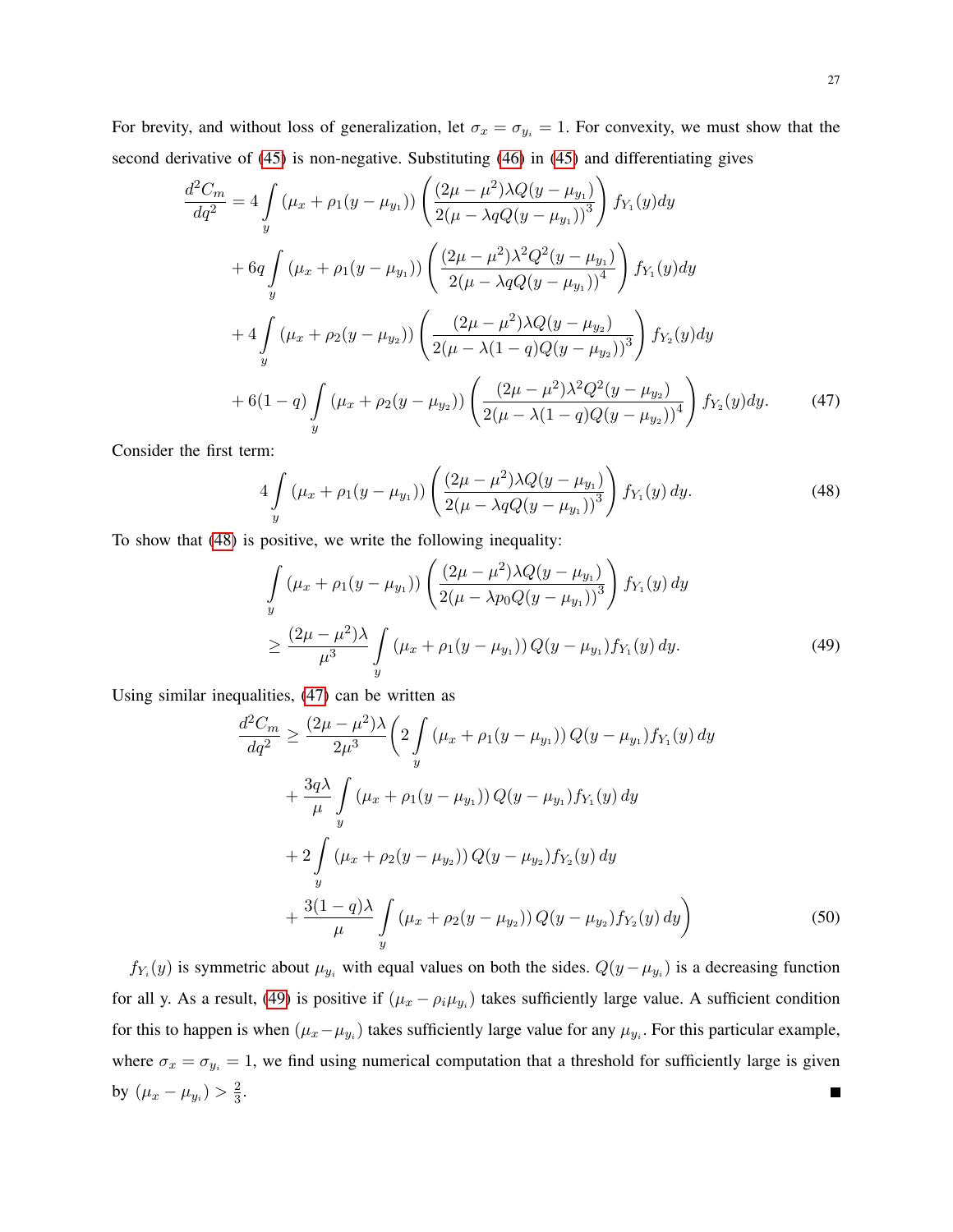# <span id="page-28-2"></span><span id="page-28-0"></span>APPENDIX D

# PROOF FOR PROPOSITION [2](#page-16-1)

We write

$$
\mathbb{E}[XD \mid X > x^*] = \frac{1}{\mathbb{P}(X > x^*)} \mathbb{E}[XD\mathbf{1}_{\{X > x^*\}}].
$$

For a fixed  $x^*$ ,  $\mathbb{P}(X > x^*)$  is a constant. The remaining term can be expanded as follows:

$$
\mathbb{E}[XD1_{\{X>x^*\}}] = \mathbb{E}[\mathbb{E}[XD1_{\{X>x^*\}} | X]]
$$

$$
= \int_{x=x^*}^{\infty} x \mathbb{E}[D | X = x] f_X(x) dx.
$$
 (51)

Recall that a task with priority x is routed to the first agent with probability  $p(x, \rho_1, \rho_2)$  and the second with probability  $1 - p(x, \rho_1, \rho_2)$ . Therefore,

<span id="page-28-1"></span>
$$
\mathbb{E}[D \mid X = x] = p(x, \rho_1, \rho_2) \mathbb{E}[D \mid X = x, 1] + (1 - p(x, \rho_1, \rho_2)) \mathbb{E}[D \mid X = x, 2],
$$
\n(52)

where  $\mathbb{E}[D \mid X = x, i]$  is the average delay of a task with priority x given it is routed to the *i*th queue. For brevity, denote  $\mathbb{E}[D \mid X = x, i]$  as  $E_{D,i}(x)$ . Substituting [\(52\)](#page-28-1) in [\(51\)](#page-28-2) gives

$$
\mathbb{E}[XD1_{\{X>x^*\}}]
$$
\n
$$
= \int_{x=x^*}^{\infty} x(p(x) (E_{D,1}(x) - E_{D,2}(x)) + E_{D,2}(x)) f_X(x).
$$
\n(53)

The minimization problem now becomes

<span id="page-28-3"></span>
$$
\min_{p(x)} \int_{x=x^*}^{\infty} x (p(x) (E_{D,1}(x) - E_{D,2}(x)) + E_{D,2}(x)) f_X(x)
$$
\n
$$
\text{s. t.} \quad 0 \le p(x, \rho_1, \rho_2) \le 1 \quad \text{for all } x \in \mathbb{R}
$$
\n
$$
\mathbb{E}[p(X, \rho_1, \rho_2)] = p^*.
$$
\n(54)

We first show that  $E_{D,1}(x)$  depends on  $p(X, \rho_1, \rho_2)$  only through  $\mathbb{E}[p(X, \rho_1, \rho_2)]$ . To do so, we expand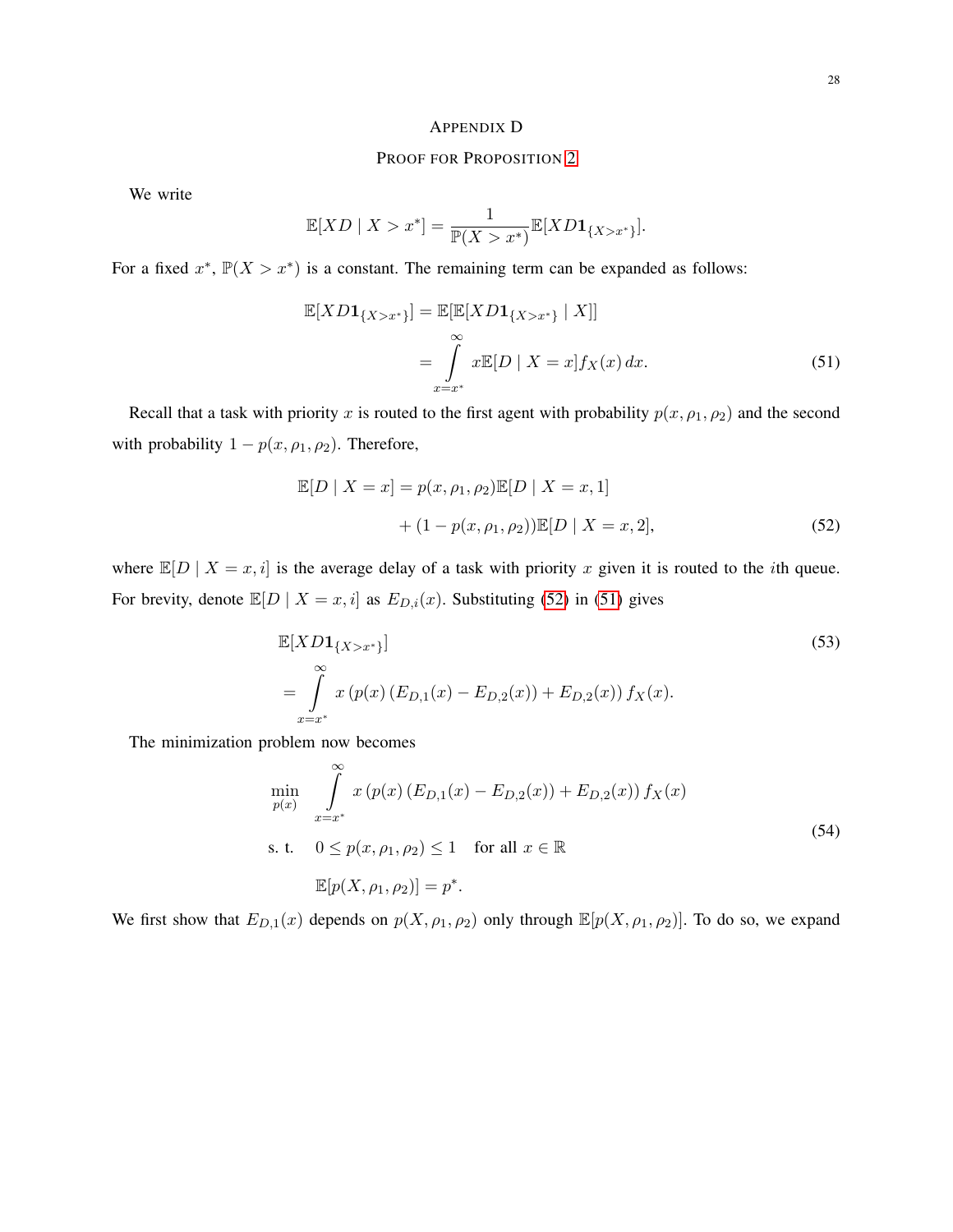$E_{D,1}(x)$  as follows:

$$
E_{D,1}(x) = \mathbb{E}[D | X = x, R = 1]
$$
  
\n
$$
= \mathbb{E}[\mathbb{E}[D | X = x, R = 1, Y_1] | X = x, R = 1]
$$
  
\n
$$
= \int_{y=-\infty}^{\infty} \mathbb{E}[D | X = x, Y_1 = y, R = 1] f_{Y_1|X,U}(y | x, 1) dx
$$
  
\n
$$
\stackrel{(a)}{=} \int_{y=-\infty}^{\infty} \mathbb{E}[D | Y_1 = y, R = 1] f_{Y_1|X,R}(y | x, 1) dx
$$
  
\n
$$
= \int_{y}^{\infty} \left(\frac{2\mu - 2\mu\lambda_{1,y} + \lambda_{1,y}^2}{2(\mu - \lambda_{1,y})^2}\right) f_{Y_1|X,R}(y | x, 1), \tag{55}
$$

where  $\{R = 1\}$  denotes the first agent,  $\lambda_{1,y}$  is the arrival rate of tasks to the first agent with priorities higher than  $y$ , and  $(a)$  follows from the fact that given the Y priority of a task, its average delay is independent of X.  $\mathbb{E}[D|X=x, Y_1=y, R=1]$  is the average sojourn time for a task routed to the first queue.

Consider the conditional density function  $f_{Y_1|X,R}(y|x, 1)$ . This can be written as

<span id="page-29-0"></span>
$$
f_{Y_1|X,R}(y|x,1) = \frac{f_{Y_1,X|R}(y,x|1)}{f_{X|R}(x|1)}.
$$

The conditional joint distribution of  $X$  and  $Y_1$  given  $R$  in the numerator is the same as the unconditional joint distribution. This is because  $R = 1$  is the unconditional routing probability and hence has the same probability for each task. Similarly the conditional distribution of  $X$  given  $R$  is the same as the unconditional distribution of X. Therefore  $f_{Y_1|X,R}(y|x, 1)$  is independent of  $p(X, \rho_1, \rho_2)$ . Also, as shown in Appendix [B,](#page-24-0)  $\lambda_{1,y}$  depends on  $p(X, \rho_1, \rho_2)$  only through  $\mathbb{E}[p(X, \rho_1, \rho_2)]$ . Further, note that no other variable in [\(55\)](#page-29-0) depends on  $p(X, \rho_1, \rho_2)$ . This implies that  $E_{D,1}(x)$  depends on  $p(X, \rho_1, \rho_2)$  only through  $\mathbb{E}[p(X,\rho_1,\rho_2)].$ 

Finally, note that minimizing [\(54\)](#page-28-3) is the same as minimizing its integrand at each  $x \in (x^*, \infty)$ . Since  $E_{D,1}(x)$  depends on  $p(X, \rho_1, \rho_2)$  only through  $\mathbb{E}[p(X, \rho_1, \rho_2)]$ , the minima depends on the value of the coefficient of  $p(x)$ . Hence, the result follows.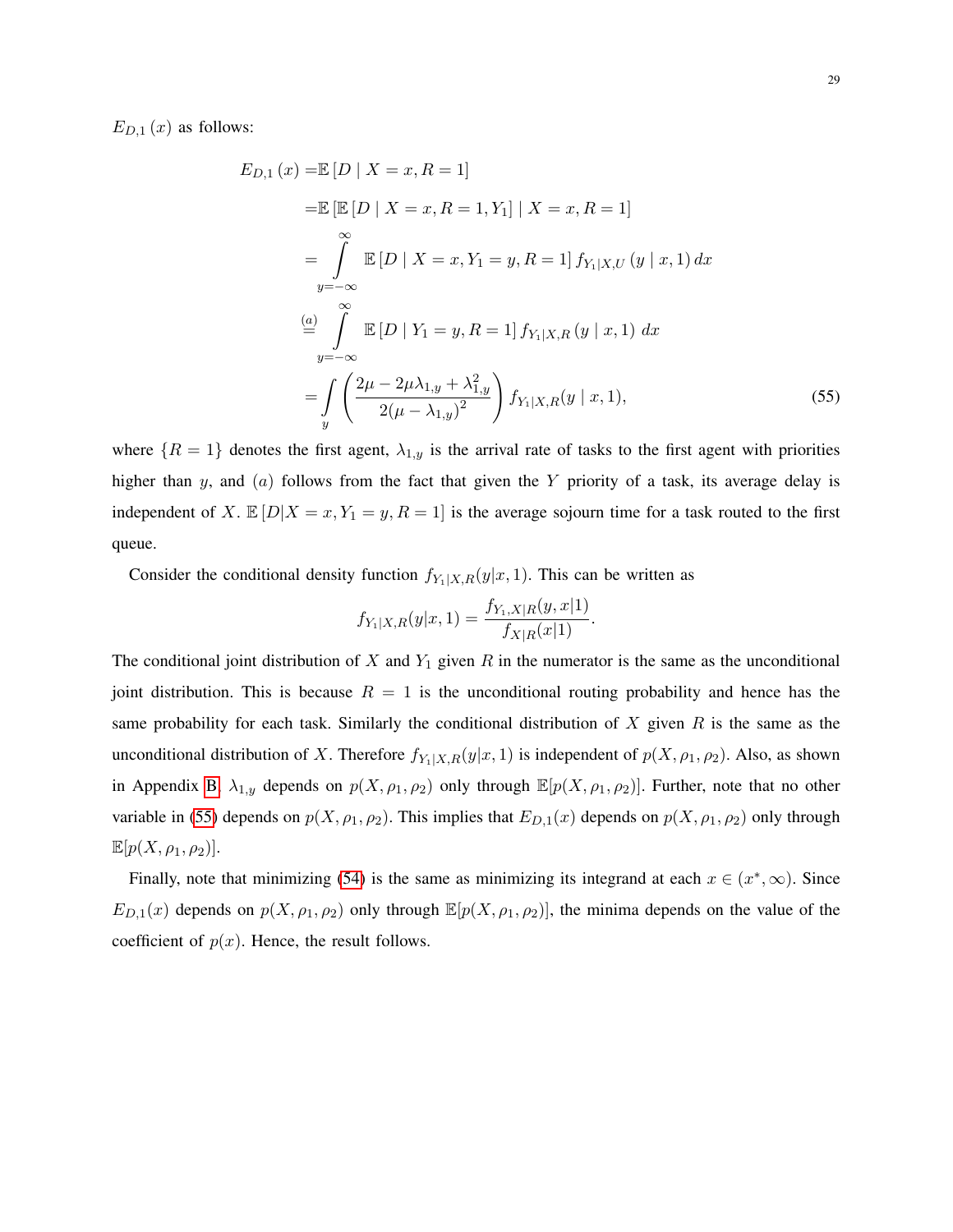# <span id="page-30-1"></span><span id="page-30-0"></span>APPENDIX E

# COST FUNCTION FOR GAUSSIAN COPULA

We model  $Y_1$  and  $Y_2$  as the marginals of a Gaussian copula:

$$
C_{\rho_G}(y_1, y_2) = \int_{-\infty}^{\Phi^{-1}(y_1)} \int_{-\infty}^{\Phi^{-1}(y_2)} \frac{1}{2\pi\sqrt{1-\rho_G^2}} \exp\left(-\frac{s^2 - 2\rho_G st + t^2}{2(1-\rho_G^2)}\right) ds dt,
$$
 (56)

where  $\Phi^{-1}(\cdot)$  is the quasi-inverse of standard normal distribution, and  $\rho_G$  is the correlation in the bivariate normal distribution. Due to symmetry, the distribution of  $Z_1$  and  $Z_2$  will be the same.

Let us find the distribution of  $Z_1$ . We write

$$
\mathbb{P}(Z_1 \le z) = \mathbb{P}(Y_1 \le z \mid Y_1 > Y_2) \n= \frac{\mathbb{P}(Y_1 \le z, Y_1 > Y_2)}{\mathbb{P}(Y_1 > Y_2)}.
$$
\n(57)

We consider the case when  $\rho_G = -0.8$ . Using [\(56\)](#page-30-1),

$$
\mathbb{P}(Y_1 \le z, Y_1 > Y_2)
$$
\n
$$
= \int_{y=-\infty}^{\Phi^{-1}(z)} \int_{x=-\infty}^{y} \frac{1}{2\pi\sqrt{1-\rho^2}} \exp\left(-\frac{x^2 - 2\rho xy + y^2}{2(1-\rho^2)}\right) dx dy
$$
\n
$$
= \int_{y=-\infty}^{\Phi^{-1}(z)} \frac{\left(1 + \text{erf}\left(\frac{3}{\sqrt{2}}y\right)\right) \exp\left(-\frac{y^2}{2}\right)}{2\sqrt{2\pi}} dy.
$$
\n(58)

Substituting  $z = 1$  in [\(58\)](#page-30-2) gives

<span id="page-30-2"></span>
$$
\mathbb{P}(Y_1 > Y_2) = \frac{1}{2}.
$$

Therefore,

<span id="page-30-3"></span>
$$
\mathbb{P}(Z_1 \le z) = \int_{y=-\infty}^{\Phi^{-1}(z)} \frac{\left(1 + \text{erf}\left(\frac{3}{\sqrt{2}}y\right)\right) \exp\left(-\frac{y^2}{2}\right)}{\sqrt{2\pi}} dy. \tag{59}
$$

To find the density function, we differentiate the above equation. Letting  $z = \Phi(\tau)$  and using Leibniz rule in [\(59\)](#page-30-3) gives

$$
f_{Z_1}(z) = \frac{\frac{d\Phi^{-1}(z)}{dz} \left(1 + \text{erf}\left(\frac{3}{\sqrt{2}}\Phi^{-1}(z)\right)\right) \exp\left(-\frac{(\Phi^{-1}(z))^2}{2}\right)}{\sqrt{2\pi}},
$$

where

$$
\frac{d\Phi^{-1}(z)}{dz} = \frac{1}{dz/d\tau}
$$

$$
= \sqrt{2\pi} \exp\left(\frac{\left(\Phi^{-1}(z)\right)^2}{2}\right).
$$
(60)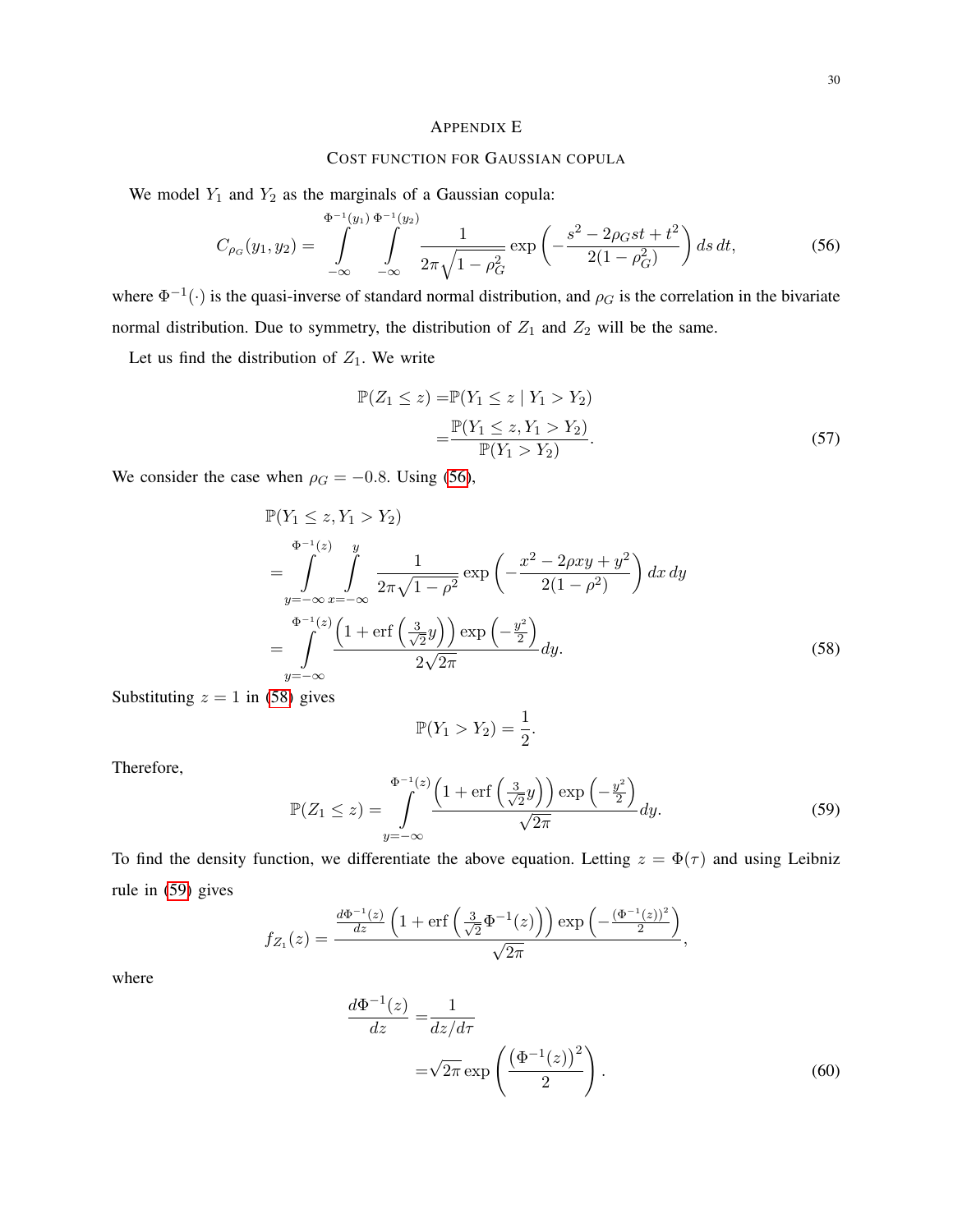As a result,

$$
f_{Z_1}(z) = \left(1 + \text{erf}\left(\frac{3}{\sqrt{2}}\Phi^{-1}(z)\right)\right).
$$

Similarly, we obtain the density function for  $\rho_G = -0.4$  and  $\rho_G = 0$ . Using these density functions in [\(33\)](#page-18-0) gives

$$
\mu_i = 0.68
$$
,  $\text{var}(S_i) = 2.48$ ,  $\rho_G = -0.8$ ,  
\n $\mu_i = 0.59$ ,  $\text{var}(S_i) = 2.73$ ,  $\rho_G = -0.4$ ,  
\n $\mu_i = 0.53$ ,  $\text{var}(S_i) = 2.99$ ,  $\rho_G = 0$ .

The cost can be easily computed using these values.

# <span id="page-31-0"></span>APPENDIX F

## PROOF FOR PROPOSITION [3](#page-21-1)

Consider the principal having n agents to allocate tasks to. Let  $Y_1, \ldots, Y_n$  be the random variables that denote the interests of the  $n$  agents. We assume that the principal knows the agents' interest-realizations for each task. Let  $\{R = 1\}$  be the event that a task is routed to the first queue. Since the agents work at variable rates, let  $\mu(Y_k)$  be the conditional service rate for the kth agent. As earlier, we consider  $\mu(Y_k)$ to be a concave function and to be a common mapping across all agents k.

In the two-agent case, choosing agents with completely negatively correlated interests was advantageous, since it ensured maximum diversity in the agents' interests. In order to have complete diversity in the interest sets with *n* agents, we create the following relation structure: the random variable  $Y_k$  is distributed uniformly in  $\left[\frac{k-1}{n}\right]$  $\frac{-1}{n}, \frac{k}{n}$  $\frac{k}{n}$ . Though highly simplified, this model is a good representation of the interests when the number of agents is large and the agents have fairly diverse interests.

The routing policy is trivial: route a task to the agent who is interested in it. Let  $Z_k$  be the random variable denoting the interests of the tasks in the queue of the kth agent. Then, the distribution for the  ${Z_k}$  is the same as the  ${Y_k}$ :

$$
Z_k \sim \mathcal{U}\left(\frac{k-1}{n}, \frac{k}{n}\right), \quad k = 1, \ldots, n.
$$

Let  $\mathcal{M}_n$  denote the set of service rates for each agent when the total number of agents is n. Then,

$$
\mathcal{M}_n = \left(\mu\left(\frac{k-1}{n}\right), \mu\left(\frac{k}{n}\right)\right).
$$

Since the agents have the same set of service rates,

$$
\mathcal{M}_n = \left(\mu\left(\frac{n-1}{n}\right), \mu\left(1\right)\right).
$$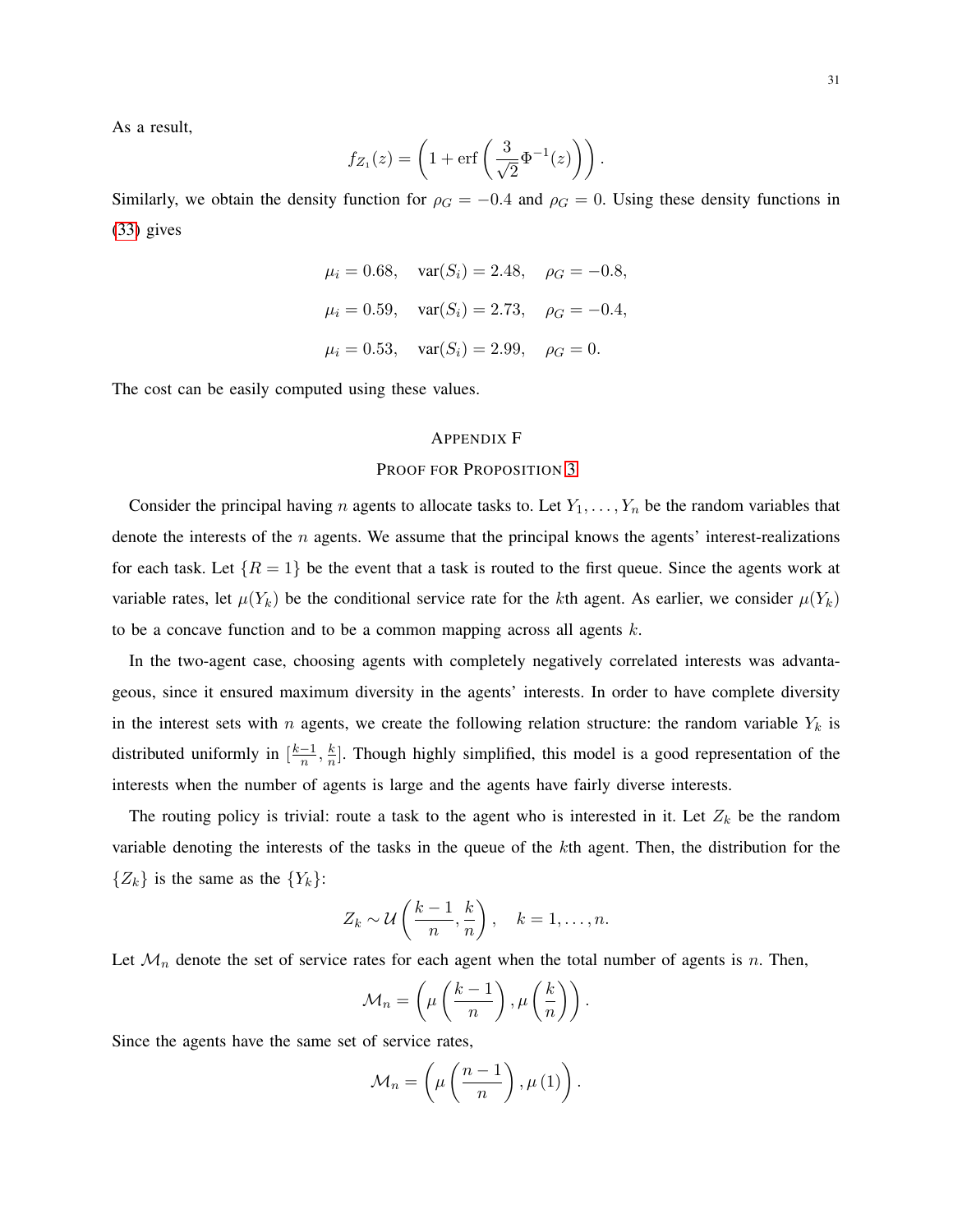Note that  $\mathcal{M}_{\infty}$ , the set of service rates for each agent when the number of agents is infinite, is a singleton set given by  $\mu(1)$ . Denote by  $\widehat{\mathcal{M}}_n$  the unconditional service rate for a pool of n agents. Then,

<span id="page-32-1"></span>
$$
\widehat{\mathcal{M}}_{\infty} = \lim_{n \to \infty} \widehat{\mathcal{M}}_n = \mu(y) \Big|_{y=1}.
$$
\n(61)

Let  $C_n$  be the cost function for this case when there are n agents. For brevity, denote  $p_i = \mathbb{P}(R = i)$ .  $C_n$  expands as

$$
C_n = \sum_{i=1}^n \mathbb{E}[XD | R = i] p_i.
$$
\n(62)

By symmetry, it is clear

<span id="page-32-0"></span>
$$
p_i = \frac{1}{n}, i = 1, \dots, n.
$$

As a result, [\(62\)](#page-32-0) becomes

$$
C_n = \frac{1}{n} \sum_{i=1}^n \mathbb{E}[XD | R = i].
$$

From [\(31\)](#page-18-2),  $\mathbb{E}[XD | R = i]$  can be expressed as

$$
\mathbb{E}[XD \mid U=i] = \int_x x f_X(x) dx \left( \frac{(2\mu_i - \lambda_{i,x})}{2(\mu_i - \lambda_{i,x})^2} + \frac{\lambda_{i,x} \mu_i^2 \text{var}(S_i)}{2(\mu_i - \lambda_{i,x})^2} - \frac{\lambda_{i,x}}{2(\mu_i - \lambda_{i,x})} \right),\tag{63}
$$

where  $\mu_i$  is the unconditional service rate for the *i*th task and  $\lambda_{i,x}$  is the arrival rate of tasks to the *i*th queue with priorities higher than  $X = x$ . Let  $\lambda_x$  denote the arrival rate of tasks to the principal with priorities higher than  $x$ . Then,

$$
\lambda_{i,x} = \lambda_x p_i = \frac{\lambda_x}{n}.\tag{64}
$$

Also, since  $\mu_i$  is the unconditional service rate for the *i*th agent, it is the same for each agent, and is equal to  $\widehat{\mathcal{M}}_n$ . As a result,

$$
\mathbb{E}[XD|R=1] = \cdots = \mathbb{E}[XD|R=n].
$$

Therefore,  $C_n$  becomes

<span id="page-32-2"></span>
$$
C_n = \mathbb{E}[XD|R=1],
$$

where

$$
\mathbb{E}[XD|R=1] = \int_x x f_X(x) dx \left( \frac{\left(2\widehat{\mathcal{M}}_n - \frac{\lambda_x}{n}\right)}{2\left(\widehat{\mathcal{M}}_n - \frac{\lambda_x}{n}\right)^2} + \frac{\frac{\lambda_x}{n}\widehat{\mathcal{M}}_n^2 \text{var}(S_i)}{2\left(\widehat{\mathcal{M}}_n - \frac{\lambda_x}{n}\right)^2} - \frac{\frac{\lambda_x}{n}}{2\left(\widehat{\mathcal{M}}_n - \frac{\lambda_x}{n}\right)} \right). \tag{65}
$$

Taking the limit with the number of agents growing to infinity and using [\(61\)](#page-32-1) and [\(65\)](#page-32-2) gives

$$
C_{\infty} = \lim_{n \to \infty} C_n = \frac{1}{2\mu(y)} \bigg|_{y=1}.
$$
\n(66)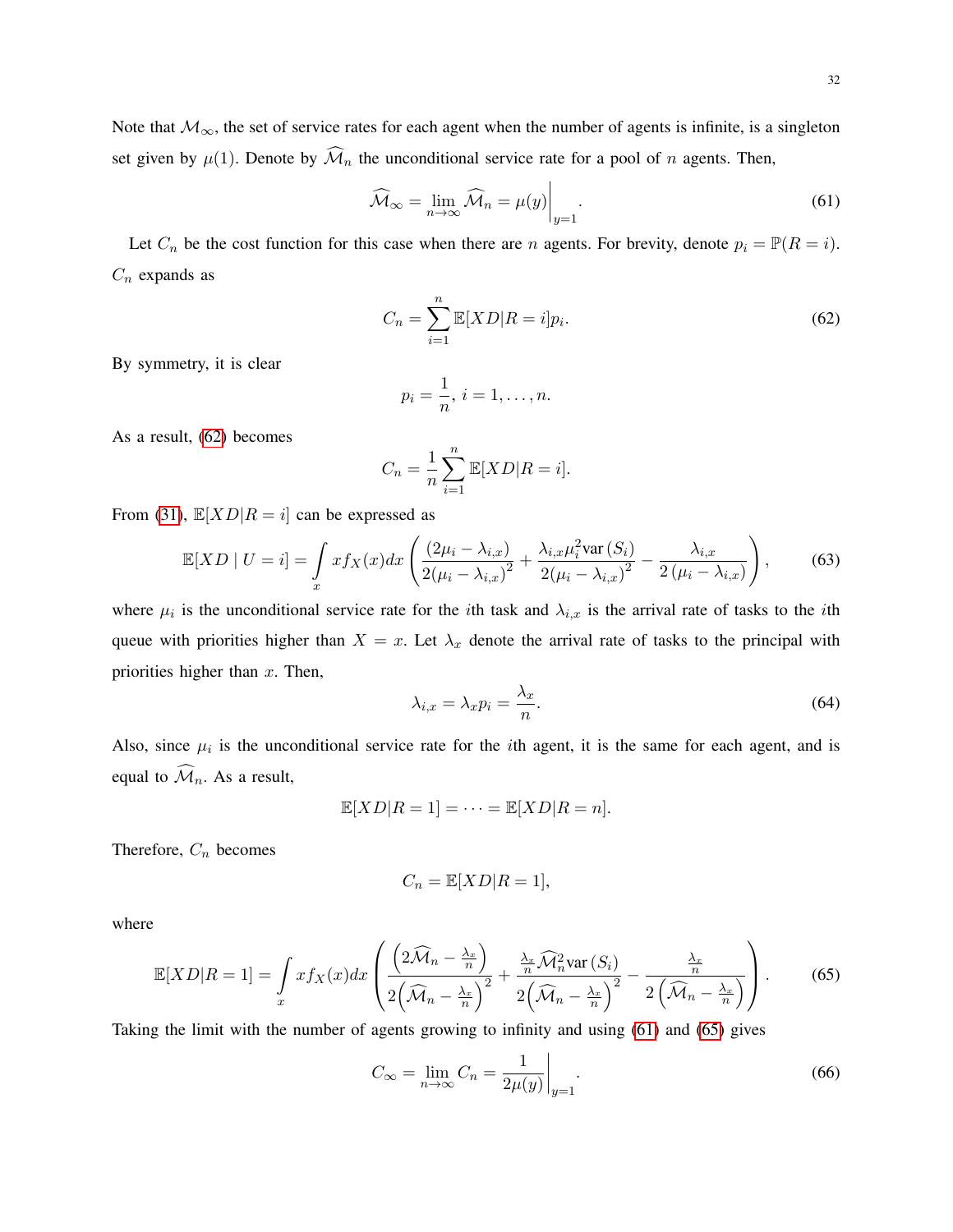#### **REFERENCES**

- <span id="page-33-1"></span>[1] A. Sharma, K. Jagannathan, and L. R. Varshney, "Information overload and human priority queuing," in *Proc. 2014 IEEE Int. Symp. Inf. Theory*, Jul. 2014, pp. 831–835.
- <span id="page-33-0"></span>[2] D. J. Costello, Jr. and G. D. Forney, Jr., "Channel coding: The road to channel capacity," *Proc. IEEE*, vol. 95, no. 6, pp. 1150–1177, Jun. 2007.
- <span id="page-33-2"></span>[3] O. L. de Weck, D. Roos, and C. L. Magee, *Engineering Systems: Meeting Human Need in a Complex Technological World*. Cambridge, MA: MIT Press, 2011.
- <span id="page-33-3"></span>[4] R. G. Gallager, "A perspective on multiaccess channels," *IEEE Trans. Inf. Theory*, vol. 31, no. 2, pp. 124–142, Mar. 1985.
- <span id="page-33-4"></span>[5] A. Ephremides and B. Hajek, "Information theory and communication networks: An unconsummated union," *IEEE Trans. Inf. Theory*, vol. 44, no. 6, pp. 2416–2434, Oct. 1998.
- <span id="page-33-5"></span>[6] F. Gino and G. Pisano, "Toward a theory of behavioral operations," *Manuf. Service Oper. Manag.*, vol. 10, no. 4, pp. 676–691, Fall 2008.
- <span id="page-33-6"></span>[7] C. E. Shannon and W. Weaver, *The Mathematical Theory of Communication*. Urbana: University of Illinois Press, 1949.
- <span id="page-33-7"></span>[8] D. Kahneman, *Attention and Effort*. Englewood Cliffs, NJ: Prentice-Hall, 1973.
- <span id="page-33-8"></span>[9] M. Gagné and E. L. Deci, "Self-determination and work motivation," J. Org. Behav., vol. 26, no. 4, pp. 331–362, Jun. 2005.
- <span id="page-33-18"></span>[10] R. Kaplan and D. Saccuzzo, *Psychological Testing: Principles, Applications, and Issues*. Belmont, CA: Wadsworth, 2009.
- <span id="page-33-9"></span>[11] J. B. Spira, *Overload!: How Too Much Information is Hazardous to your Organization*. Hoboken, NJ: John Wiley & Sons, 2011.
- <span id="page-33-10"></span>[12] B. Schwartz, "Queues, priorities, and social process," *Social Psychology*, vol. 41, no. 1, pp. 3–12, Mar. 1978.
- <span id="page-33-11"></span>[13] A.-L. Barabási, "The origin of bursts and heavy tails in human dynamics," *Nature*, vol. 435, no. 7039, pp. 207–211, May 2005.
- <span id="page-33-12"></span>[14] G. Loewenstein, "The psychology of curiosity: A review and reinterpretation," *Psychol. Bull.*, vol. 116, no. 1, pp. 75–98, Jul. 1994.
- <span id="page-33-13"></span>[15] J. Wainer, L. Dabbish, and R. Kraut, "Should I open this email?: Inbox-level cues, curiosity and attention to email," in *Proc. 2011 Annu. Conf. Hum. Factors Comput. Syst. (CHI 2011)*, May 2011, pp. 3439–3448.
- <span id="page-33-14"></span>[16] L. A. Dabbish, R. E. Kraut, S. Fussell, and S. Kiesler, "Understanding email use: Predicting action on a message," in *Proc. SIGCHI Conf. Hum. Factors Comput. Syst. (CHI 2005)*, Apr. 2005, pp. 691–700.
- <span id="page-33-15"></span>[17] L. R. Varshney, "To surprise and inform," in *Proc. 2013 IEEE Int. Symp. Inf. Theory*, Jul. 2013, pp. 3145–3149.
- <span id="page-33-16"></span>[18] A. J. Oswald, E. Proto, and D. Sgroi, "Happiness and productivity," IZA Discussion Paper 4645, 2009, available at SSRN: http://ssrn.com/abstract=1526075.
- <span id="page-33-17"></span>[19] A. M. Isen and J. Reeve, "The influence of positive affect on intrinsic and extrinsic motivation: Facilitating enjoyment of play, responsible work behavior, and self-control," *Motiv. Emot.*, vol. 29, no. 4, pp. 295–323, Dec. 2005.
- <span id="page-33-19"></span>[20] S. A. Ross, "The economic theory of agency: The principal's problem," *Am. Econ. Rev.*, vol. 63, no. 2, pp. 134–139, May 1973.
- <span id="page-33-20"></span>[21] V. P. Crawford and J. Sobel, "Strategic information transmission," *Econometrica*, vol. 50, no. 6, pp. 1431–1451, Nov. 1982.
- [22] M. Dewatripont and J. Tirole, "Modes of communication," *J. Polit. Econ.*, vol. 113, no. 6, pp. 1217–1238, Dec. 2005.
- [23] P. Aghion and J. Tirole, "Formal and real authority in organizations," *J. Polit. Econ.*, vol. 105, no. 1, pp. 1–29, Feb. 1997.
- <span id="page-33-21"></span>[24] P. Bolton and M. Dewatripont, "Authority in organizations: A survey," in *The Handbook of Organizational Economics*, R. Gibbons and J. Roberts, Eds. Princeton: Princeton University Press, 2013, pp. 342–372.